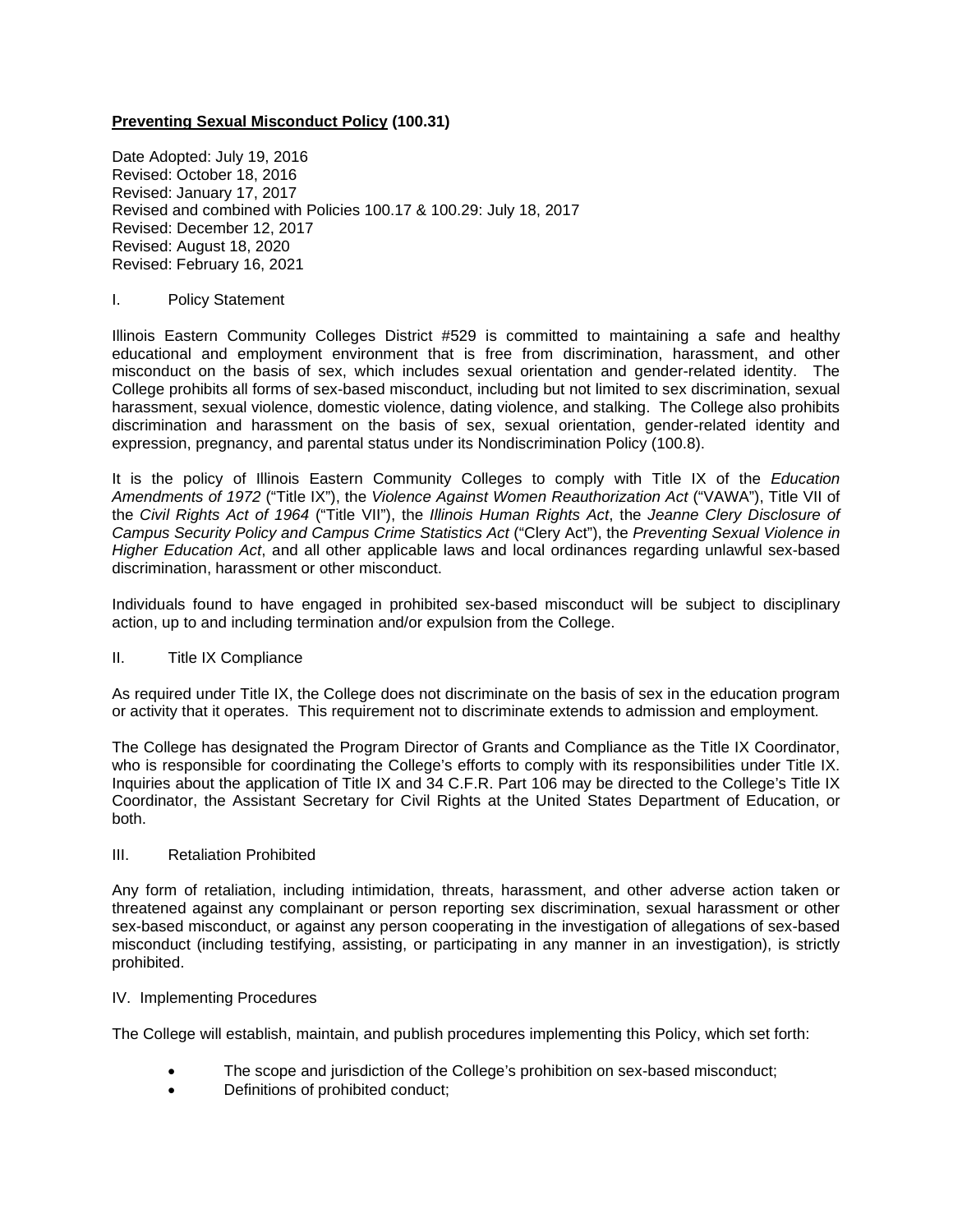- Responsibilities of and contact information for the College's Title IX Coordinator(s) and the Department of Human Resources;
- Options for assistance following an incident of sex-based discrimination, harassment or other misconduct;
- Procedures for reporting and confidentially disclosing alleged sex-based misconduct, including a mechanism for reporting and independent review of allegations against one elected official by another elected official;
- The College's response to reports of alleged sex-based misconduct;
- The College's grievance process for complaints alleging Title IX sexual harassment and/or alleging sexual violence, domestic violence, dating violence, or stalking;
- Prevention and education programming provided to College students; and
- Training and education provided to the Title IX Coordinator, Title IX investigators, and anyone else involved in the receipt of reports of, responding to, investigating, or adjudicating alleged incidents of sexual discrimination, harassment or other misconduct, or involved in the referral or provision of services to survivors.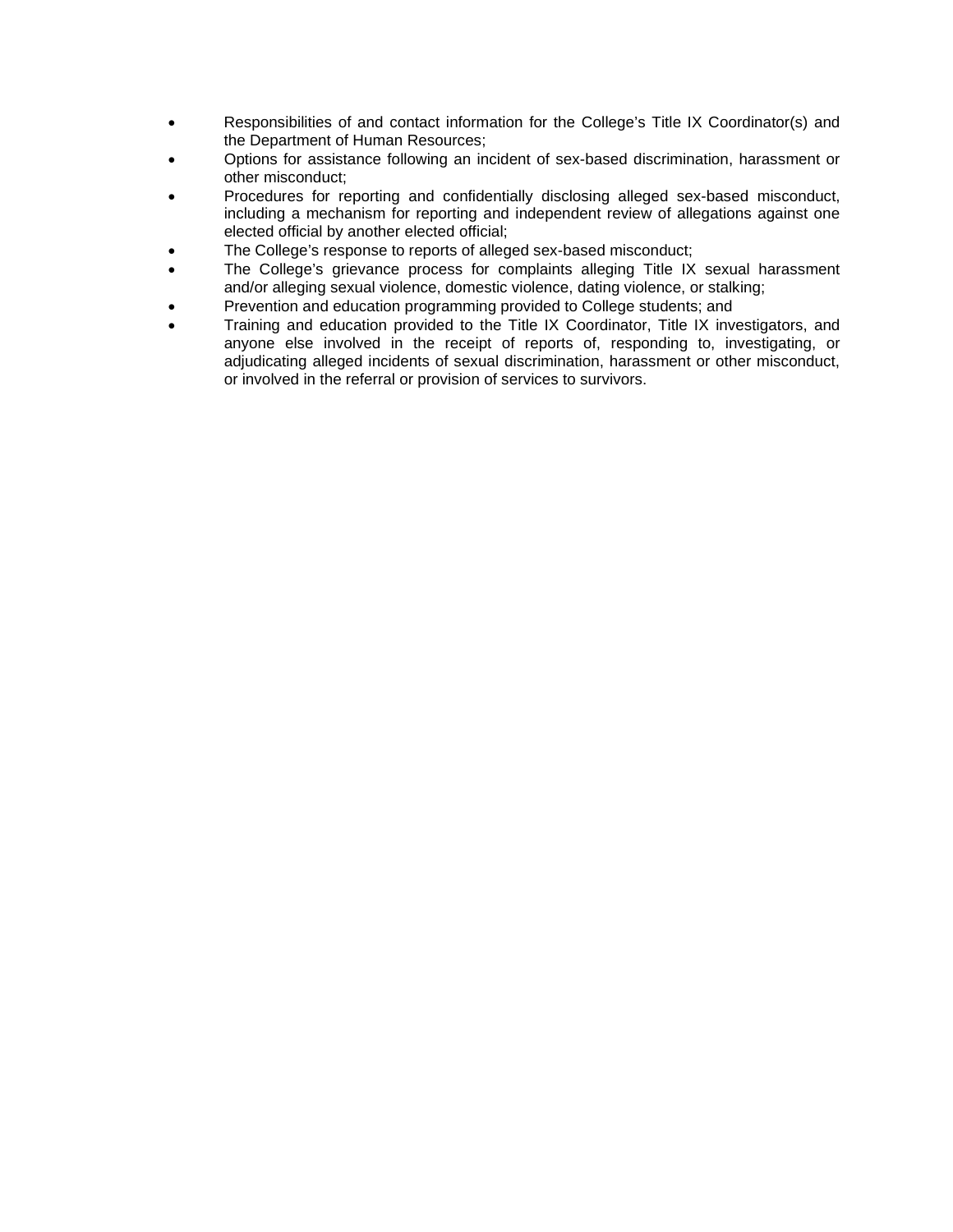## **BOARD OF TRUSTEES – 100 Page 1 Page 1 Page 1 Page 1 Page 1 Page 1 Page 1 Page 1 Page 1 Page 1 Page 1 Page 1 Page 1 Page 1 Page 1 Page 1 Page 1 Page 1 Page 1 Page 1 Page 1 Page 1**

100.31 Preventing Sexual Misconduct

Revised Date: 09-15-20 Revised Date: 2-16-2021

#### **IECC PREVENTING SEXUAL MISCONDUCT PROCEDURE**

## **I. Purpose**

Illinois Eastern Community Colleges District #529 is committed to maintaining a safe and healthy educational and employment environment that is free from discrimination, harassment, and misconduct on the basis of sex, which includes sexual orientation or gender-related identity. The purpose of this procedure is to implement IECC's Preventing Sexual Misconduct Policy 100.31 and Nondiscrimination Policy 100.8, ensure a safe and healthy educational and employment environment, and meet legal requirements in accordance with: Title IX of the *Education Amendments of 1972* ("Title IX"), which prohibits discrimination on the basis of sex in IECC's education programs or activities; relevant sections of the *Violence Against Women Reauthorization Act* ("VAWA"); Title VII of the *Civil Rights Act of 1964* ("Title VII"), which prohibits discrimination on the basis of sex in employment; relevant sections of the *Illinois Human Rights Act*, which prohibits discrimination on the basis of sex or sexual orientation, including gender-related identity; the *Jeanne Clery Disclosure of Campus Security Policy and Campus Crime Statistics Act* ("Clery Act"), which requires timely warning to the community of certain immediate threats; the *Preventing Sexual Violence in Higher Education Act*; and other applicable law and local ordinances.

IECC has an affirmative duty to take immediate and appropriate action once it knows or its administration should know of an act of sex-based discrimination, sexual harassment or other sex-based misconduct in any of its educational or employment programs or activities. IECC will promptly and thoroughly investigate any complaints of sexual discrimination, harassment and/or misconduct as set forth below.

## **II. Jurisdiction**

IECC's Preventing Sexual Misconduct Policy and this procedure applies to students, faculty, staff, appointees, or third parties, regardless of sexual orientation or gender-identity, whenever the misconduct occurs:

- **A.** On IECC property; or
- **B.** Off IECC property if:
	- 1. The conduct was in connection with an IECC College or an IECC College-recognized program or activity; or
	- 2. The conduct may have the effect of creating a hostile environment for a member of an IECC College community.

## **III. Scope**

This Procedure governs sex-based misconduct in various forms, many of which may trigger legal obligations under one or more state and federal laws. In no case does the inapplicability of a particular legal framework require IECC not to address an act of misconduct falling within the scope of this procedure.

Sections I-VII and IX-X include provisions relevant to sex-based misconduct in all its forms.

Sections VI.A and VI.B address reporting for students and employees, respectively. Section VIII, which describes a grievance process with a required live hearing, applies only to formal Title IX complaints and complaints alleging sexual violence, domestic violence, dating violence or stalking.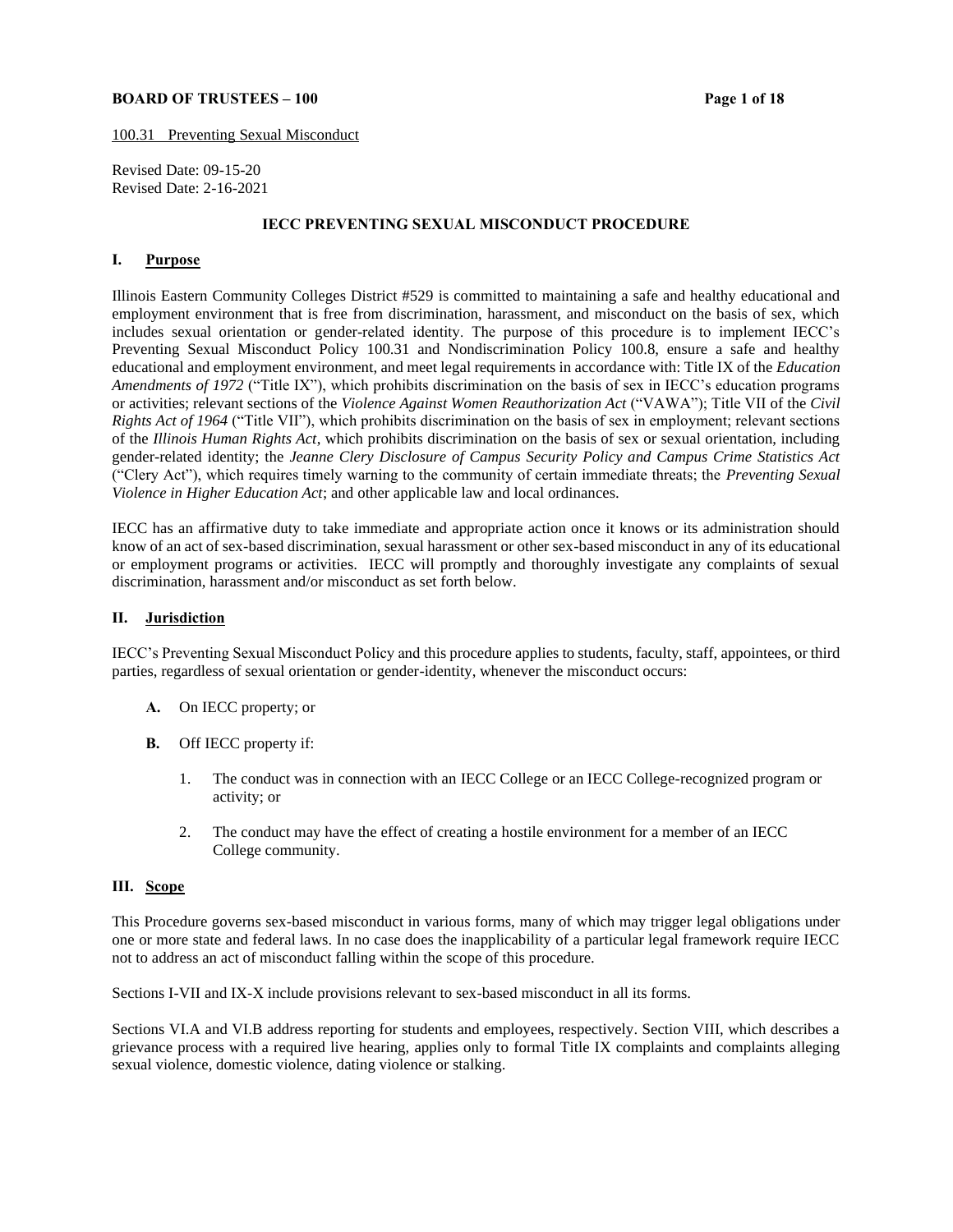## **BOARD OF TRUSTEES – 100 Page 2** of 18

#### 100.31 Preventing Sexual Misconduct

## **IV. Administration**

#### **A. Title IX Coordinator**

Illinois Eastern Community Colleges has designated the Program Director of Grants and Compliance as the Title IX Coordinator. Contact information for the Title IX Coordinator is as follows:

Libby McVicker Illinois Eastern Community Colleges 320 East North Avenue Noble, IL 62868 Telephone: (618) 393-3491 Email: mcvickero@iecc.edu

Responsibilities of the Title IX Coordinator(s) include, but are not limited to:

- Overseeing IECC's response to all Title IX reports and complaints and identifying and addressing any patterns or systemic problems revealed by such reports or complaints.
- Being informed of all reports and complaints raising Title IX issues, including those initially filed with another individual or office or if the investigation will be conducted by another individual or office.
- Conducting and/or assigning Title IX investigations, including the investigation of facts relative to a complaint.
	- o With respect to Title IX complaints that relate to an IECC employee as the complainant or as the respondent, the Title IX Coordinator(s) will partner with the Department of Human Resources to manage the investigation into the allegations and recommend any appropriate sanctions against an employee.
	- o The Title IX Coordinator must not be the decision-maker for a determination of responsibility in response to a formal Title IX complaint of sexual harassment.
- Coordinating any appropriate supportive measures and ensuring the effective implementation of any remedies.
- Ensuring that appropriate policies and procedures are in place for working with law enforcement and coordinating services with local victim advocacy organizations and services providers, including rape crisis centers.
- Ensuring that adequate training is provided to students, faculty, and staff on Title IX issues.
- Monitoring students' participation in athletics and across academic fields to ensure that sex discrimination is not causing any disproportionate enrollment based on sex or otherwise negatively affecting a student's access to equal educational opportunities.
- Developing a method to survey the school climate and coordinating the collection and analysis of information from that survey.
- Promoting an educational and employment environment which is free of sex discrimination and gender bias.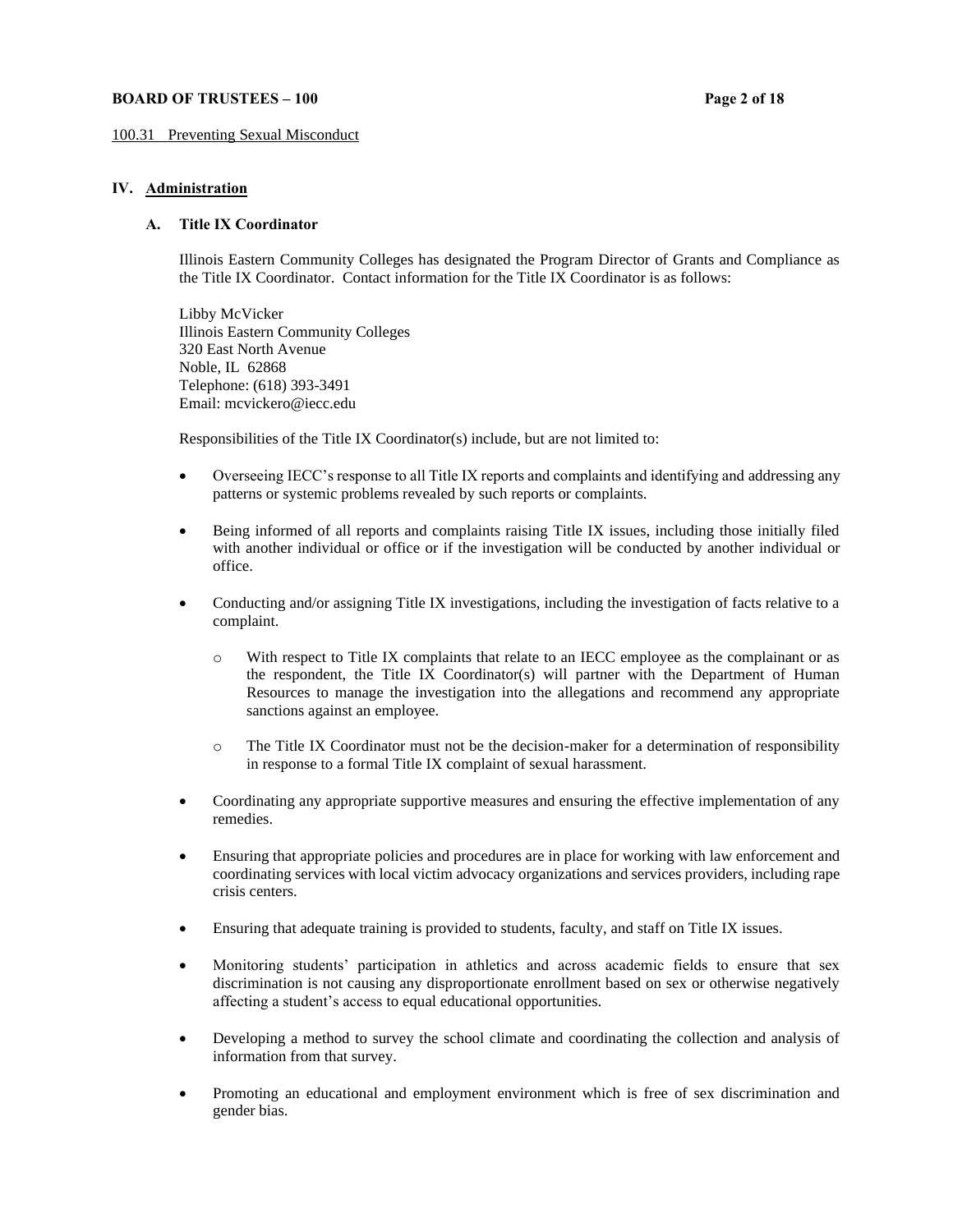## **BOARD OF TRUSTEES – 100 Page 3** of 18

## 100.31 Preventing Sexual Misconduct

Inquiries concerning the application of Title IX may be referred to the Title IX Coordinator(s) or to the Assistant Secretary for Civil Rights at the United States Department of Education:

Office for Civil Rights, Chicago Office U.S. Department of Education Citigroup Center 500 W. Madison Street, Suite 1475 Chicago, IL 60661-4544 Telephone: (312) 730-1560 Email: [OCR.Chicago@ed.gov](mailto:OCR.Chicago@ed.gov)

#### **B. IECC Department of Human Resources**

The IECC Department of Human Resources will partner with the Title IX Coordinator with respect to any complaints of sex-based misconduct that involve an IECC employee as the complainant or as the respondent. For any such complaints that involve an IECC employee as the respondent and fall outside the scope of Title IX, the IECC Department of Human Resources will manage the investigation into the allegations and issue a decision and any appropriate sanction(s).

For complaints of sex-based misconduct that involve an IECC employee as the respondent, investigatory and disciplinary procedures required by any applicable collective bargaining agreement will apply in addition to this procedure.

## **V. Options for Assistance Following an Incident of Sex-Based Discrimination, Harassment or Misconduct**

#### **A. Emergency Response**

- 1. Anyone who experiences or observes an emergency situation should immediately contact local law enforcement by calling 911.
- 2. Although the Board of Trustees strongly encourages all individuals to report violations of this policy to law enforcement, it is the victim's choice whether or not to make such a report, and victims have the right to decline involvement with the local police. Filing a police report can include, but is not limited to, giving an oral and/or written statement to the appropriate law enforcement agency. Local law enforcement agencies are outlined in the table below.

## **B. Off-Campus Health Care Options**

The following local health, mental health, counseling, and advocacy services are available for victims. At a victim's request, IECC Title IX Coordinator (identified in Appendix B) can assist victims in accessing these services.

- a. IECC Employee Assistance Program 1-855-775-4357 o[r https://rsli.acieap.com/](https://rsli.acieap.com/)
- b. Illinois Coalition Against Sexual Assault: 217-753-4117 or www.icasa.org
- c. National Sexual Assault Hotline: 800-656-HOPE (4673); https://www.rainn.org/get-help/nationalsexual-assault-hotline
- d. National Domestic Violence Help Line: 877-TO END DV (877-863-6338); [http://www.cityofchicago.org/dam/city/depts/fss/supp\\_info/DV/MODVsafteycardEnglish.pdf](http://www.cityofchicago.org/dam/city/depts/fss/supp_info/DV/MODVsafteycardEnglish.pdf)
- e. AARDVARC An Abuse, Rape and Domestic Violence Aid and Resource Collection at www.aardvarc.org
- f. The Illinois Coalition Against Domestic Violence: 217-789-2830; [http://www.ilcadv.org/about\\_icadv/contact.asp](http://www.ilcadv.org/about_icadv/contact.asp)
- g. Illinois Attorney General's Office: 1-800-228-3368; www.ag.state.il.us/victims/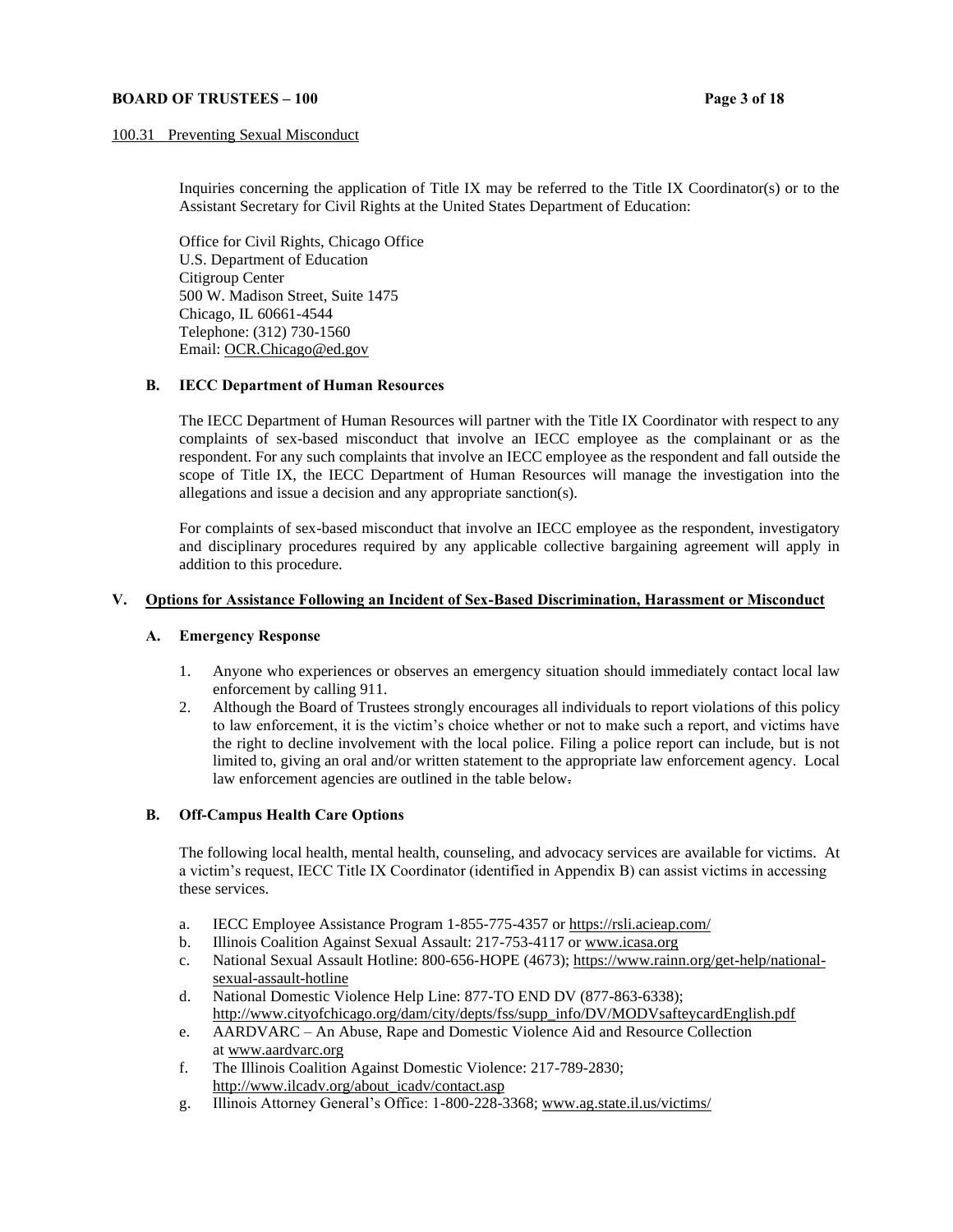## **BOARD OF TRUSTEES – 100 Page 4** of 18

#### 100.31 Preventing Sexual Misconduct

- h. Illinois Crime Victims Bill of Rights 725 ILCS 120-1: http://www.ilga.gov/legislation/ilcs/ilcs3.asp?ActID=1970&ChapterID=54
- i. Illinois Crime Victims Compensation Program: 800-228-3368; http://www.ag.state.il.us/victims/cvc.html
- j. Illinois Department of Children and Family Services: 800-25-ABUSE (800-252-2873); <http://www.state.il.us/dcfs/index.shtml>

| <b>Frontier Community</b>          | Lincoln Trail                                                                    | <b>Olney Central</b>                        | <b>Wabash Valley</b>                 |
|------------------------------------|----------------------------------------------------------------------------------|---------------------------------------------|--------------------------------------|
| <b>Fairfield Police</b>            | 911 Robinson Police<br>911                                                       | Olney Police                                | 911 Mt. Carmel Police<br>911         |
| Wayne Co. Sheriff                  | 618-842-6631 Crawford Co. Sheriff 618-546-1515 Richland Co. Sheriff 618-395-7481 |                                             | Wabash Co. Sheriff<br>618-262-4186   |
| *Fairfield Memorial Hospital       | <sup>*</sup> Crawford Memorial Hospital                                          | *Carle Richland Memorial Hosp.              | <sup>*</sup> Wabash General Hospital |
| $1303$ NW $11th$ Street            | 1000 N Allen Street                                                              | 800 E. Locust Street                        | 1418 College Drive                   |
| Fairfield, IL 62837-2601           | Robinson, IL 62454                                                               | Olney, IL $62450$                           | Mt. Carmel, IL 62863                 |
| 618-842-2611                       | $618 - 544 - 3131$                                                               | 618-395-2131                                | 618-262-8621                         |
| <b>SAFE</b><br>618-316-7017 CAISA  |                                                                                  | <b>CAISA</b>                                | <b>CAISA</b>                         |
|                                    | 618-879-2130<br>Olney                                                            | 618-879-2130<br>Olney                       | 618-879-2130<br>Olney                |
|                                    | Robinson<br>618-544-9379                                                         | Robinson<br>618-544-9379                    | Robinson<br>618-544-9379             |
| <b>Egyptian Behavior Health</b>    | Lawrence County Health Dept.                                                     | <b>Jasper County Behavioral Health</b>      | 618-263-4970<br>Depot Counseling     |
| (Fairfield Office)<br>618-516-5326 |                                                                                  | 618-943-3302 (Olney Office)<br>618-783-4154 |                                      |

*\*Indicates health care options which provide medical forensic services (rape kits) and/or Sexual Assault Nurse Examiners at no cost, pursuant to the Sexual Assault Survivors Emergency Treatment Act (410 ILCS 70).*

Seeking medical treatment also serves to preserve physical evidence of sexual violence.

Off-campus health care providers will generally maintain confidentiality and not share information with IECC unless the reporting person requests the disclosure and signs a consent or waiver form. Note, however, that while these health care providers may maintain a reporting person's confidentiality vis-à-vis IECC, they may have other reporting obligations under State law.

## **C. State of Illinois Sexual Harassment and Discrimination Helpline**

The Illinois Department of Human Rights has established a helpline for individuals to obtain information about their reporting options and referrals to other resources. The helpline is available Monday through Friday, from 8:30 a.m. to 5:00 p.m., at (877) 236-7703.

## **VI. Making a Report of Alleged Sex-Based Misconduct**

Any student, employee, or community member who wishes to avail himself or herself of this procedure may do so by making a report to any Responsible Employee, as defined below. Detailed information concerning student and employee reporting is as follows.

# **A. Student Reporting**

Illinois Eastern Community Colleges encourages students who have experienced sex-based misconduct to talk with someone about what happened so that they can get the support they need and so that IECC can respond appropriately. Different employees on campus have different reporting obligations with regard to alleged sex-based misconduct. Some IECC employees (referred to as "Responsible Employees") are required to report all incidents of sex-based misconduct to the Title IX Coordinator, including the identities of the persons involved in the incident. While only designated Responsible Employees are required to report all incidents of sex-based misconduct to the Title IX Coordinator, all members of the IECC community (including students) are encouraged to report such incidents to the Title IX Coordinator.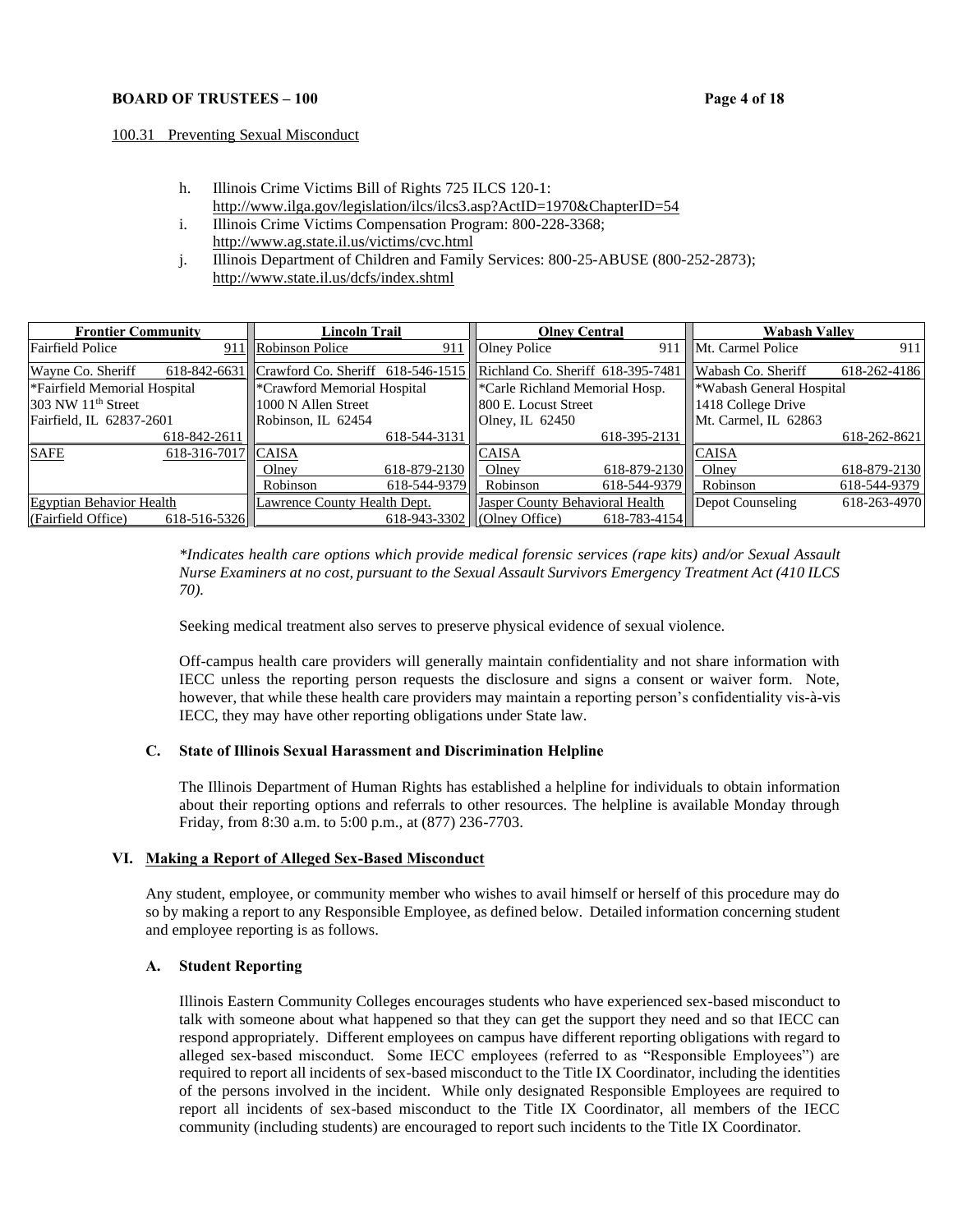#### 100.31 Preventing Sexual Misconduct

The various reporting options available are set forth in further detail below. Regardless of to whom a report is made, IECC will provide the person alleged to be the victim, if identified, with concise information, written in plain language, of the person's rights and options pursuant to this procedure.

Immunity for Good-Faith Reporting: Students who in good faith report an alleged violation of IECC's Policy Preventing Sexual Misconduct will be granted immunity and will not receive a disciplinary sanction for a student conduct violation (such as underage drinking) revealed during the course of reporting. Immunity will not be provided for student conduct violations which IECC determines are egregious, including without limitation misconduct which places the health or safety of another person at risk.

1. Student Reporting to the Title IX Coordinator

Students are encouraged to report alleged incidents of sex-based misconduct to the Title IX Coordinator directly. IECC's Title IX Coordinator is:

Libby McVicker, Program Director of Grants and Compliance Address: 320 East North Avenue, Noble, IL 62868 Telephone: 618-393-3491 Email[: mcvickero@iecc.edu](mailto:mcvickero@iecc.edu)

2. Student Reporting to Responsible Employees

A Responsible Employee, as defined in Appendix A, must report to the Title IX Coordinator all relevant details about an alleged incident of sex-based misconduct shared by a student, including the date, time and specific location of the alleged incident, and the names of all involved individuals. To the extent possible, information shared with a Responsible Employee will be disclosed only to the Title IX Coordinator and/or those individuals responsible for handling IECC's response to the report.

The following categories of employees are IECC's Responsible Employees:

- Title IX Coordinator
- College and District Administration
- Supervisors and Managerial Staff
- **Faculty**
- Coaches and Athletic Directors
- Student Advisors and Student Group Advisors

Before a student reveals any information to a Responsible Employee, the employee should ensure that the student understands the employee's reporting obligations. If the student wants to make a confidential report, the Responsible Employee should direct the student to the confidential resources listed in Section VI.A.3 below.

If the student wants to tell the Responsible Employee what happened, but also maintain confidentiality, the employee should tell the student that IECC will consider the request, but that IECC cannot guarantee it will be able to honor it. In reporting the details of the incident to the Title IX Coordinator, the Responsible Employee will also inform the Title IX Coordinator of the student's request for confidentiality.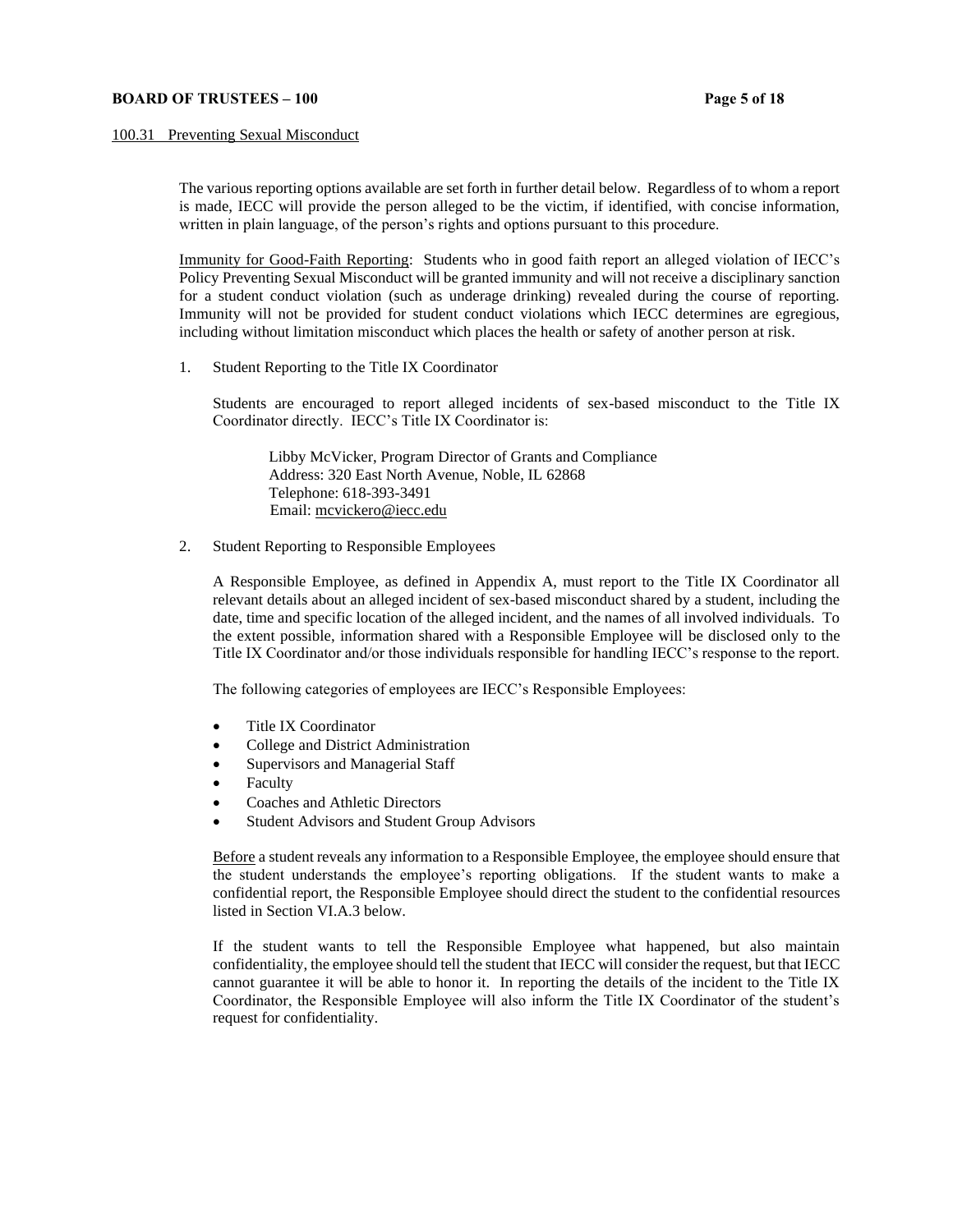#### **BOARD OF TRUSTEES – 100 Page 6 of 18**

#### 100.31 Preventing Sexual Misconduct

3. Confidential Reporting

Students who wish to confidentially report an incident of sex-based misconduct may make a confidential report to:

\*CAISA (serving Lincoln Trail, Olney Central, and Wabash Valley)

Olney Office 618-879-2130 Robinson Office 618- 544-9379 After-Hours Crisis Hotline: 866-288-4888

\*SAFE (serving Frontier Community)

Mt. Vernon, IL Office 618-316-7017 After-Hours Crisis Hotline: 800-625-1414

The individuals in this list are Confidential Advisors, as defined in Appendix A. Professional, licensed counselors who provide mental health counseling to students (including counselors who act in that role under the supervision of a licensed counselor) are not required to report any information about an alleged incident to the Title IX Coordinator without a student's permission.

Note: While the individuals listed above may maintain a student's confidentiality vis-à-vis IECC, they may have reporting or other obligations under State law. Any IECC employee who suspects or receives knowledge that a minor student may be an abused or neglected child or, for a student aged 18 through 21, an abused or neglected individual with a disability, is required to: 1) immediately report or cause a report to be made to the Illinois Department of Children and Family Services (DCFS) on its Child Abuse Hotline; and 2) follow directions given by DCFS concerning filing a written report within 48 hours with the nearest DCFS field office.

Also Note: If IECC determines that a person alleged to be the perpetrator of sexual misconduct poses a serious and immediate threat to the IECC community, Administration may be called upon to issue a timely warning to IECC community. Any such warning will not include any information that identifies the person alleged to be the victim.

4. Electronic and/or Anonymous Reporting

IECC maintains an online system for electronic reporting. The reporter may choose to provide his/her identity or may choose to report anonymously. The system will notify the user, before he/she enters information, that entering personally identifying information may serve as notice to IECC for the purpose of triggering an investigation. Anonymous reports can be filed at [www.iecc.edu/titleix.](file:///C:/Users/mcvickero/AppData/Local/Microsoft/Windows/INetCache/Content.Outlook/YUA6BU3U/www.iecc.edu/titleix) Where a reporter chooses to provide his/her identity and contact information, IECC will respond to the reporter within 12 hours.

5. Note Regarding Student Participation in Public Awareness Events

Public awareness events such as "Take Back the Night," the Clothesline Project, candlelight vigils, protests, "survivor speak outs" or other forums in which students disclose incidents are not considered notice to IECC of sex-based discrimination, harassment, or misconduct for purposes of triggering an obligation to investigate any particular incident(s). Such events may, however, inform the need for campus-wide education and prevention efforts, and the district will provide information about students' rights at these events.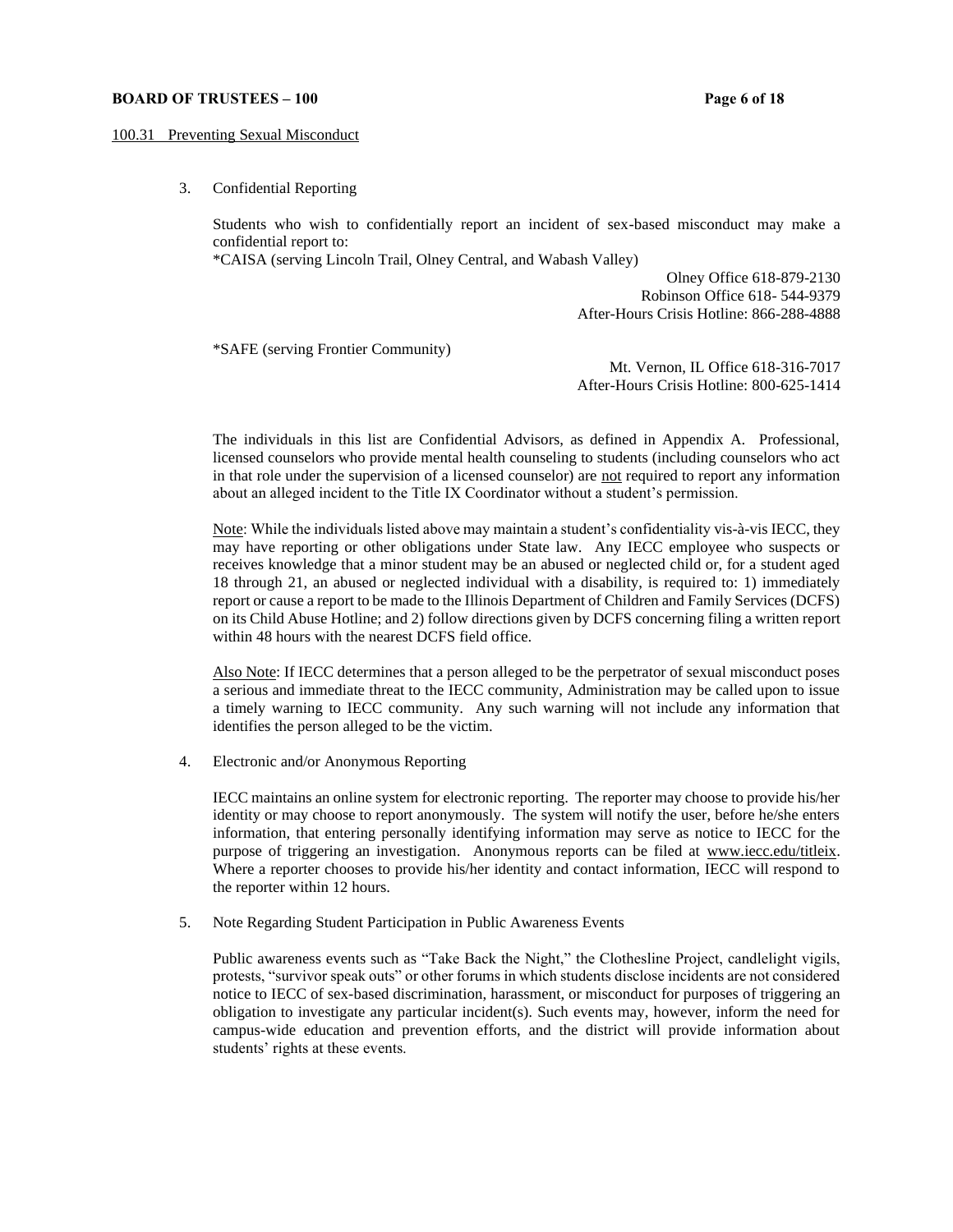#### **BOARD OF TRUSTEES – 100 Page 7 of 18**

#### 100.31 Preventing Sexual Misconduct

# **B. Employee Reporting**

1. Alleged Sex-Based Misconduct of a Student

In addition to the reporting requirements for Responsible Employees (see Section VI.A), all IECC employees who have information regarding sex-based misconduct of a student should report it to the Title IX Coordinator or any Responsible Employee.

2. Alleged Sex-Based Misconduct of an Employee

An employee should notify the Title IX Coordinator or the Director of Human Resources if he or she believes that IECC or a member of the IECC community has engaged in sex discrimination, sexual harassment, or other sex-based misconduct in violation of IECC's Preventing Sexual Misconduct Policy or Nondiscrimination Policy.

## **C. Board Member Reporting**

Members of IECC's Board of Trustees and other elected officials should promptly report claims of sexbased misconduct against a Board member. Board members and elected officials should report claims of sex-based misconduct against a Board member to the Board Chair or Chancellor. If the report is made to the Chancellor, the Chancellor shall promptly notify the Board Chair, or if the Board Chair is the subject of the complaint, the Board Vice Chair. When a complaint of sex-based misconduct is made against a member of the Board of Trustees, the Board Chair shall consult with legal counsel for IECC to arrange for an independent review of the allegations. If the allegations concern the Board Chair, or the Board Chair is a witness or otherwise conflicted, the Board Vice Chair shall so consult with legal counsel. If the allegations concern both the Board Chair and the Board Vice Chair, and/or they are witnesses or otherwise conflicted, the Board Secretary shall so consult with legal counsel. The investigator shall prepare a written report and submit it to the Board.

## **VII. IECC Response to Reports of Alleged Sex Discrimination, Harassment or Other Misconduct**

## **A. Processing of Report**

Upon receipt of a report, the Title IX Coordinator will analyze the report to determine the appropriate method for processing and reviewing it.

For any report alleging sexual harassment, as defined under Title IX, and/or alleging sexual violence, domestic violence, dating violence or stalking pursuant to the *Preventing Sexual Violence in Higher Education Act*, the Title IX Coordinator will promptly contact the person alleged to be the victim (hereinafter "complainant") to:

- 1. Discuss the availability of supportive measures (see Section VII.B below);
- 2. Consider the complainant's wishes with respect to supportive measures;
- 3. Inform the complainant of the availability of supportive measures with or without the filing of a formal complaint; and
- 4. Explain to the complainant the process for filing a formal complaint.

# **B. Supportive Measures**

Supportive measures (also referred to as "interim protective measures") are non-disciplinary, non-punitive individualized services offered as appropriate, as reasonably available, and without fee or charge to a complainant or respondent, irrespective of whether a formal complaint has been filed.

Examples of supportive measures that IECC may offer include, but are not limited to: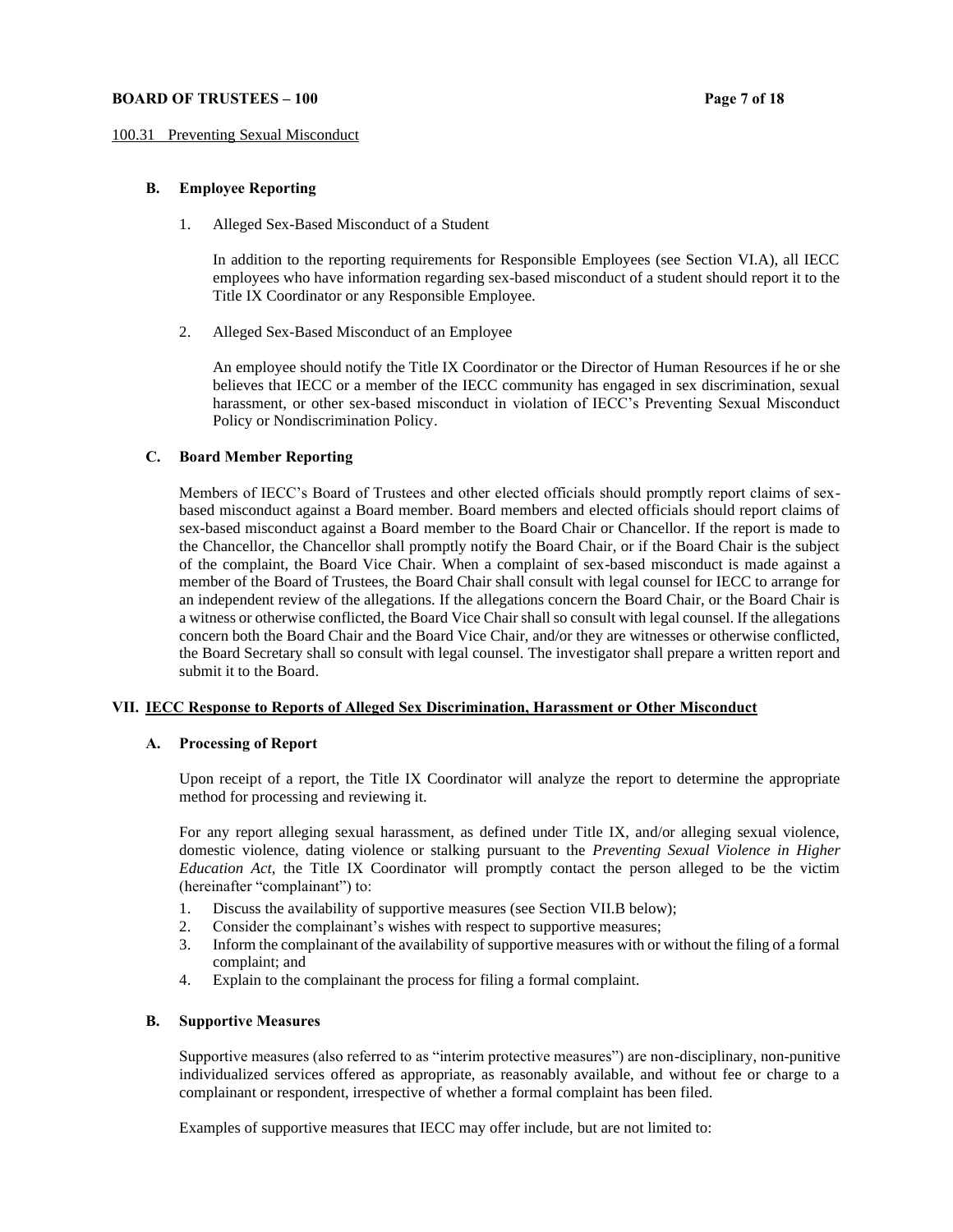## **BOARD OF TRUSTEES – 100 Page 8** of 18

#### 100.31 Preventing Sexual Misconduct

- Counseling and mental health support;
- Extensions of deadlines or other course-related adjustments;
- Leaves of absence:
- Changes to academic, living, dining, transportation and/or working schedules or situations;
- Increased security and monitoring of certain areas of campus;
- Issuance and enforcement of mutual campus no contact orders; and
- Enforcement of an order of protection or no contact order entered by a State civil or criminal court.

A report of alleged sex-based misconduct may also prompt IECC to consider broader remedial action, such as increased monitoring, supervision, or security at locations where the alleged incident occurred; increased education and prevention efforts, including to targeted population groups; the use of climate assessments and/or victimization surveys; and/or revisions to IECC's policies and practices.

IECC will maintain as confidential any supportive measures provided to a complainant or respondent, to the extent that maintaining such confidentiality would not impair IECC's ability to provide the supportive measures.

The Title IX Coordinator is responsible for coordinating IECC's implementation of supportive measures.

## **C. Emergency Removals and/or Administrative Leave**

Prior to initiating or completing the Grievance Process in response to a formal complaint, described further in Section VIII below, or in the absence of a formal complaint, IECC may remove a respondent from IECC's education program or activity on an emergency basis. Where the alleged conduct, if proven, would constitute sexual harassment as defined under Title IX, IECC will effectuate an emergency removal only where IECC has determined, based on an individualized safety and risk analysis, that an immediate threat to the physical health or safety of any student or other individual arising from the allegations of sexual harassment justifies removal. In such cases, IECC will provide the respondent with notice and an opportunity to challenge the decision immediately following the removal.

In addition, IECC may place an employee on administrative leave during the pendency of the Grievance Process in response to a formal complaint.

## **D. Clery Act Reporting Obligations**

Pursuant to the *Jeanne Clery Disclosure of Campus Security Policy and Campus Crime Statistics Act* ("Clery Act"), 20 U.S.C. § 1092(f), IECC will issue timely warnings to the campus community about crimes that have already occurred but may continue to pose a serious or ongoing threat to students and employees. The *Clery Act* also requires IECC to maintain a public crime log and publish an Annual Security Report ("ASR") available to all current students and employees. The ASR documents three calendar years of select campus crime statistics (including statistics regarding incidents of dating

violence, domestic violence, and stalking), security policies and procedures, and information on the basic

## **VIII. Grievance Process for Complaints Alleging Title IX Sexual Harassment and/or Alleging Sexual Violence, Domestic Violence, Dating Violence or Stalking**

For purposes of this Grievance Process, a formal complaint is a document filed by a complainant or signed by the Title IX Coordinator, alleging (a) sexual harassment in violation of Title IX and/or (b) sexual violence, domestic violence, dating violence or stalking in violation of the *Preventing Sexual Violence in Higher Education Act*; and requesting that IECC investigate the allegation. At the time of filing a formal complaint pursuant to this Grievance Process, the complainant must be participating in or attempting to participate in IECC's education programs or activities, either as a student or an employee. Should a formal complaint be filed, the Title IX Coordinator will investigate the formal complaint or appoint a qualified person to undertake the investigation on his or her behalf. IECC, as it deems appropriate, may extend the time provided in this Grievance Process to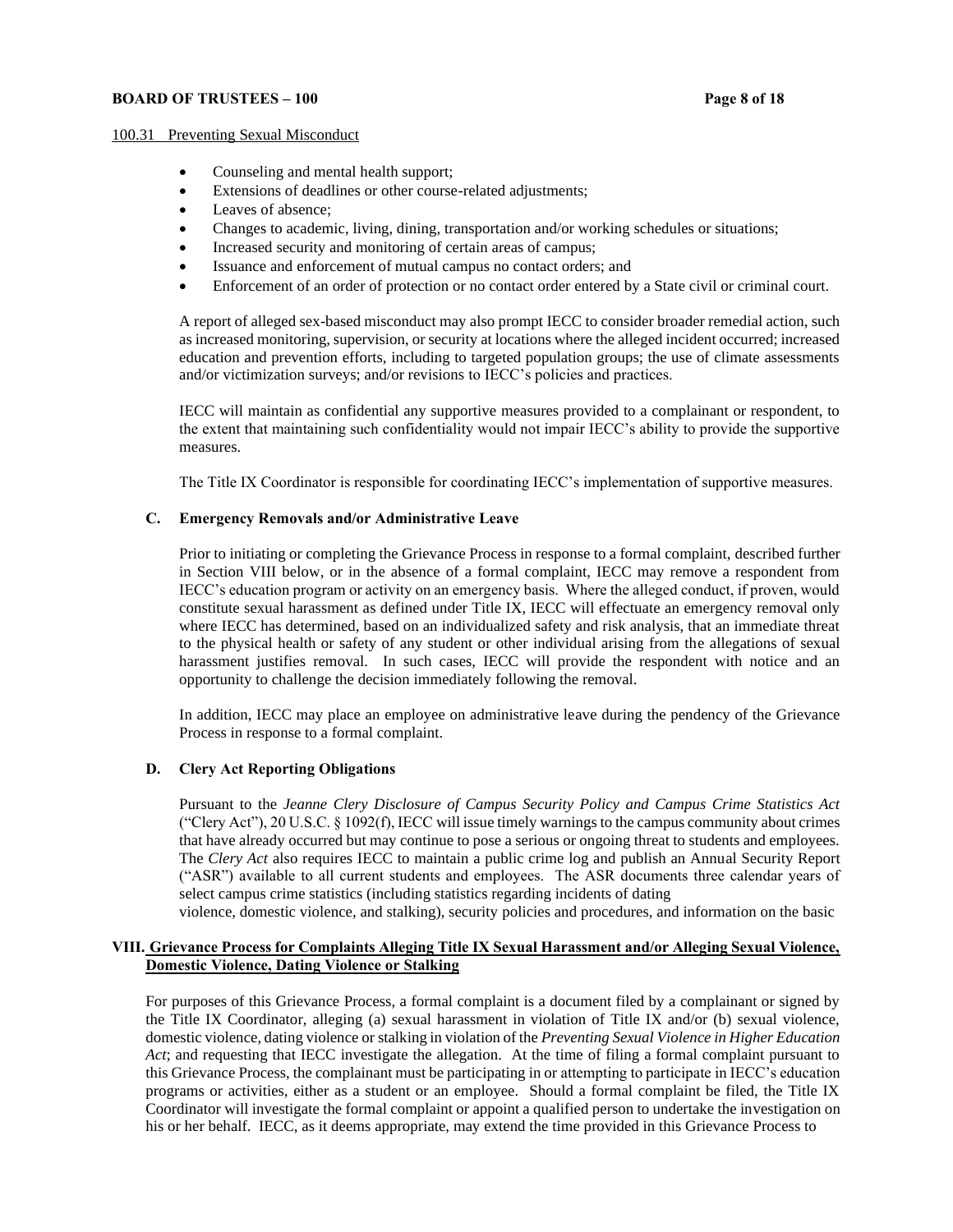#### **BOARD OF TRUSTEES – 100 Page 9** of 18

#### 100.31 Preventing Sexual Misconduct

comply with a requirement and may postpone the scheduled date for any proceeding, meeting, or hearing, provided that the extended deadline or postponed date would not exceed a time limit required by law. If one of the parties requested the extension or postponement, it will be available on an equal basis to both parties.

#### **A. Notice of Allegations**

Within 10 business days after signing a formal complaint or receiving a formal complaint filed by a complainant, the Title IX Coordinator will provide written notice to the known parties of the following:

- 1. This Grievance Process, including the informal resolution process, where applicable.
- 2. The allegations potentially constituting sexual harassment under Title IX and/or sexual violence, domestic violence, dating violence or stalking under the *Preventing Sexual Violence in Higher Education Act*, including sufficient details known at the time and with sufficient time to prepare a response before any initial interview.
- 3. That the respondent is presumed not responsible for the alleged conduct and that a determination regarding responsibility is made at the conclusion of the grievance process.
- 4. That the parties may have an advisor of their choice, who may be, but is not required to be, an attorney.
- 5. That the parties may inspect and review any evidence obtained as part of the investigation that is directly related to the allegations raised in the formal complaint, including evidence upon which IECC does not intend to rely on in reaching a determination regarding responsibility, and inculpatory or exculpatory evidence, whether obtained from a party or other source.
- 6. The IECC Student Code of Conduct provision(s) that prohibit knowingly making false statements or knowingly submitting false information during the grievance process.

If, during the course of an investigation, IECC decides to investigate allegations that are not included in the initial written notice of allegations, the Title IX Coordinator will provide subsequent written notice of the additional allegations to all known parties.

## **B. Informal Resolution**

At any time after receiving the initial notice of allegations (See Section VIII.A above), and prior to a determination regarding responsibility being reached, the complainant and respondent may request to participate in an informal resolution process. Informal resolution will only occur with both parties' voluntary, written consent. At any time prior to agreeing to a resolution, any party will have the right to withdraw from the informal resolution process and resume the grievance process with respect to the formal complaint.

Note: IECC does not permit informal resolution in cases involving acts by an IECC employee toward a student.

#### **C. Consolidation of Formal Complaints**

The Title IX Coordinator may consolidate formal complaints as to allegations against more than one respondent, or by more than one complainant against one or more respondents, or by one party against the other party, where the allegations of sexual misconduct arise out of the same facts or circumstances.

## **D. Dismissal of Formal Complaints**

If, during the course of an investigation or following an investigation into a formal complaint, the Title IX Coordinator or designated Investigator determines that the conduct alleged in the formal complaint would not constitute sexual harassment as defined in 34 C.F.R. § 106.30 (Title IX) even if proved, did not occur in IECC's education program or activity, or did not occur against a person in the United States, then the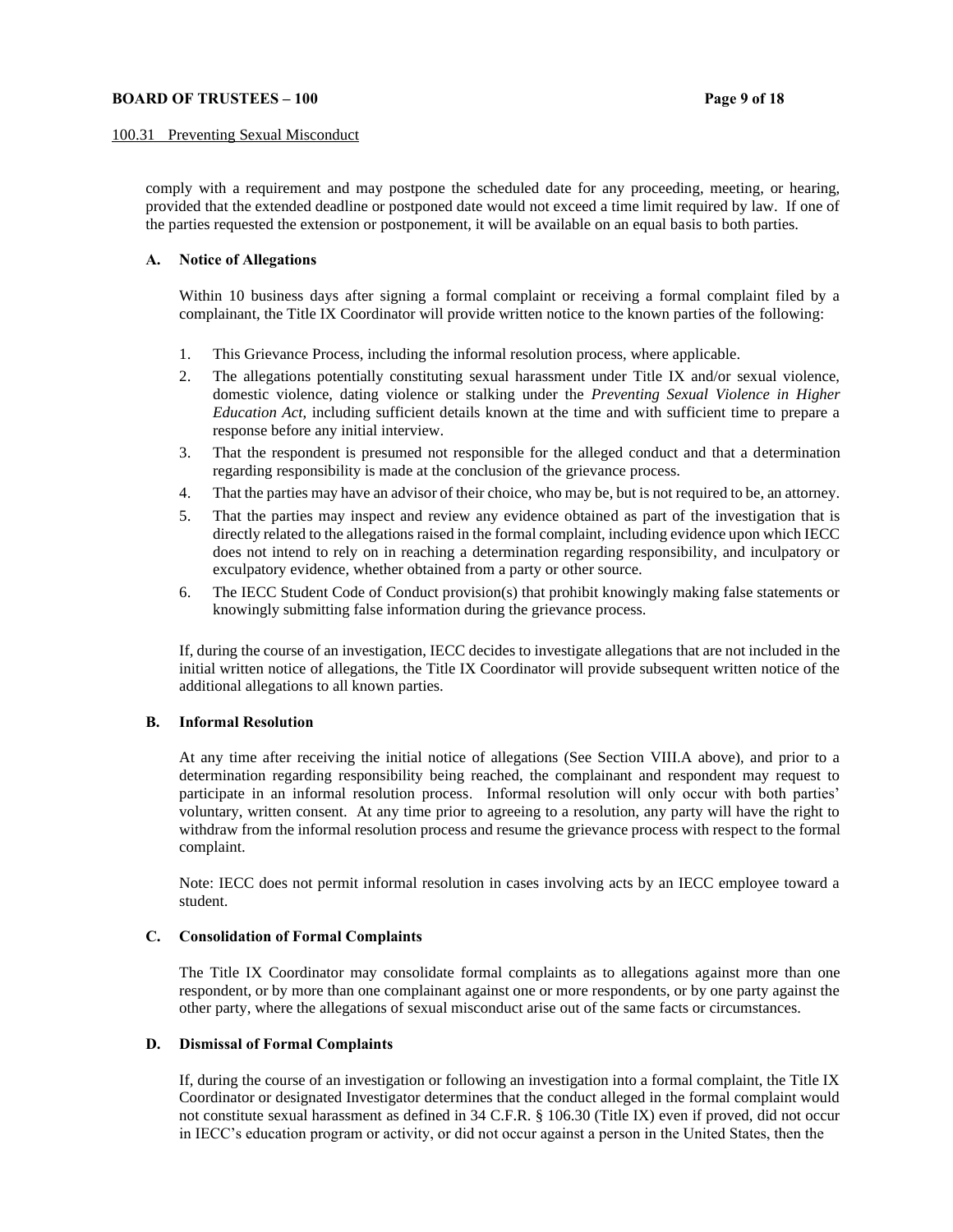#### 100.31 Preventing Sexual Misconduct

Title IX Coordinator will dismiss the formal complaint with regard to that conduct for purposes of Title IX. In cases where IECC determines that Title IX is not applicable, but IECC still intends to apply this Grievance Process to resolve the alleged misconduct, IECC will inform the parties that Title IX is inapplicable but that such Process will nevertheless be applied. In addition, dismissal of a formal complaint for purposes of Title IX does not preclude action under other IECC policies and procedures.

The Title IX Coordinator may dismiss a formal complaint, or any allegations therein, at any time during an investigation if: (1) the complainant notifies the Title IX Coordinator in writing that the complainant would like to withdraw the formal complaint or any allegations therein; (2) the respondent is no longer enrolled or employed by IECC; or (3) specific circumstances prevent IECC from gathering evidence sufficient to reach a determination as to the formal complaint or allegations therein.

Upon dismissal—either of a complaint altogether, or of a complaint for purposes of Title IX—the Title IX Coordinator or Investigator will promptly send written notice of the dismissal and reason(s) for the dismissal simultaneously to the parties. Dismissal of a formal complaint under this process does not preclude action under other IECC policies and procedures.

## **E. Investigation of Formal Complaint**

The Title IX Coordinator will appoint one or more trained investigators to undertake an investigation into a formal complaint. Throughout the investigation, the parties will be afforded an equal opportunity to present witnesses including fact and expert witnesses and other inculpatory and exculpatory evidence. The Investigator will not restrict the ability of either party to discuss the allegations under investigation or to gather and present relevant evidence. Any proceeding, meeting, or hearing held to resolve formal complaints pursuant to this Grievance Process will protect the privacy of the participating parties and witnesses.

Both parties will be afforded an opportunity to be accompanied to any meeting or proceeding by an advisor of their choice, who may be, but is not required to be, an attorney. The advisor's role is limited to providing support, guidance and/or advice, and to conducting cross-examination during the live hearing (see Section VIII.F below). A party's advisor may not speak on behalf of the party during any meeting, interview, or hearing and must comply with all behavioral rules and expectations set forth in this procedure. If a party's advisor violates this procedure or engages in behavior that harasses, abuses, or intimidates a party, witness or individual resolving a complaint, that advisor may be prohibited from further participation.

When a party's participation is invited or expected at an investigative interview or other meeting, the Investigator will provide that party with written notice of the date, time, location, participants, and purpose of said interview or meeting at least three (3) business days prior to the interview or meeting.

At the conclusion of the investigation and prior to the Investigator's completion of his/her investigative report, the Investigator will send to each party (and the party's advisor, if any) the evidence obtained as part of the investigation that is directly related to the allegations raised in the formal complaint, [in electronic format / in hard copy]. The parties will have 10 business days to submit a written response to the evidence, which the Investigator will consider prior to completion of his/her investigative report.

After receiving and reviewing the parties' written responses, if any, the Investigator will create an investigative report that fairly summarizes the relevant evidence, and will forward a copy of his/her report to the Title IX Coordinator. Upon receipt of the Investigator's Report, the Title IX Coordinator will schedule a hearing. At least 10 business days prior to the hearing, the Title IX Coordinator will:

- (1) Provide both parties with written notice of the hearing date, time, location, participants (including the name of the appointed Hearing Officer) and purpose of the hearing; and
- (2) Send to each party (and the party's advisor, if any) the investigative report [in electronic format or hard copy] for their review and written response.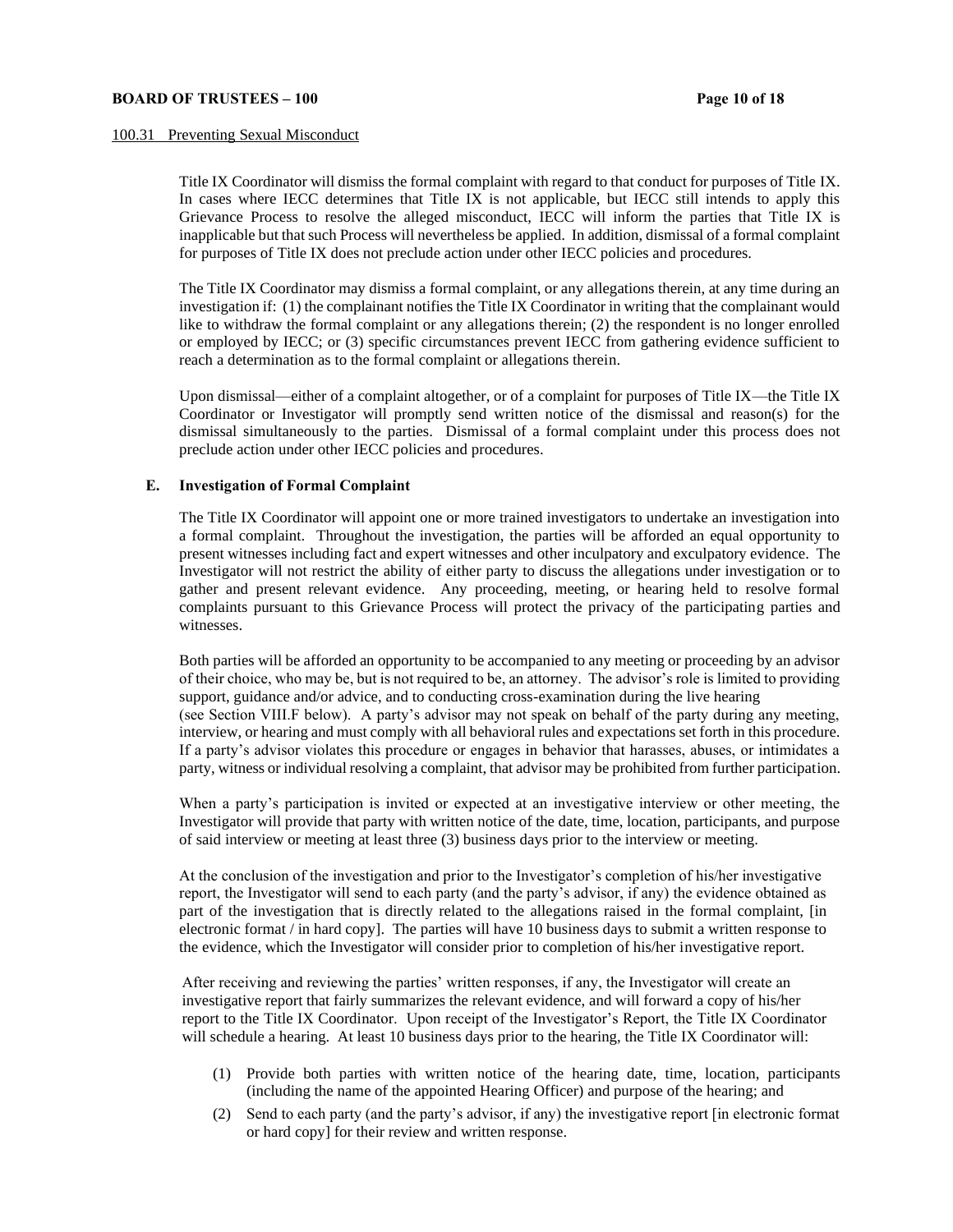#### **BOARD OF TRUSTEES – 100 Page 11 of 18**

#### 100.31 Preventing Sexual Misconduct

## **F. Hearings**

A hearing will be conducted by a Hearing Officer appointed by IECC. Both parties will have the opportunity to request a substitution if the participation of the appointed Hearing Officer poses a conflict of interest. A party wishing to request a substitution must contact the Title IX Coordinator within three (3) business days after the party's receipt of the notice of hearing to make such a request.

At the request of either party, IECC will arrange for the live hearing to occur with the parties located in separate rooms, with technology enabling the Hearing Officer and parties to simultaneously see and hear the party or witness answering questions. A party wishing to request that the live hearing occur with the parties located in separate rooms must contact the Title IX Coordinator to request such an arrangement at least three (3) business days in advance of the hearing. IECC may conduct any live hearing virtually, with the participants in one or more separate geographical locations, and with technology enabling participants simultaneously to see and hear each other.

At the live hearing, each party's advisor will be permitted to ask the other party and any witnesses all relevant questions and follow-up questions, including those challenging credibility. Such crossexamination will be conducted directly, orally, and in real time by the party's advisor of choice and may never be conducted by a party personally.

If a party does not have an advisor who is available to conduct cross-examination on behalf of that party at the live hearing, then IECC will provide the party with an advisor of IECC's choice, free of charge, to conduct cross-examination on behalf of that party. To invoke this right, the party must notify the Title IX Coordinator at least three (3) business days in advance of the hearing that the party does not have an advisor to conduct cross-examination. A party who fails to notify IECC that he/she does not have an advisor within the required three (3) business day timeframe will waive the right to request that an advisor be appointed.

Only relevant questions, as determined by the Hearing Officer, may be asked of a party or witness. Questions and evidence about the complainant's sexual predisposition or prior sexual behavior are not relevant and will not be permitted, except where:

- 1. The questions and evidence about the complainant's prior sexual behavior are offered to prove that someone other than the respondent committed the conduct alleged by the complainant; or
- 2. The questions and evidence concern specific incidents of the complainant's prior sexual behavior with respect to the respondent and are offered to prove consent.

If a party or witness does not submit to cross-examination at the live hearing, either due to absence from the hearing or due to the party's or witness's refusal to answer cross-examination or other questions, the Hearing Officer will not rely on any statement of that party or witness in reaching a determination regarding responsibility; however, the Hearing Officer will not draw an inference about the determination regarding responsibility based solely on a party's or witness's absence from the live hearing or refusal to answer crossexamination or other questions.

IECC will make all evidence obtained as part of the investigation that is directly related to the allegations raised in the formal complaint available for the parties' inspection and review during the hearing. In addition, IECC will create an audio or audiovisual recording, or transcript, of the live hearing, which the Title IX Coordinator will make available to the parties for inspection and review upon request.

# **G. Determination Regarding Responsibility**

Within ten (10) business days after the conclusion of the hearing, the Hearing Officer will make a decision regarding responsibility. The Hearing Officer will apply a preponderance of the evidence standard when determining responsibility. Within seven (7) business days of reaching his/her decision, the Hearing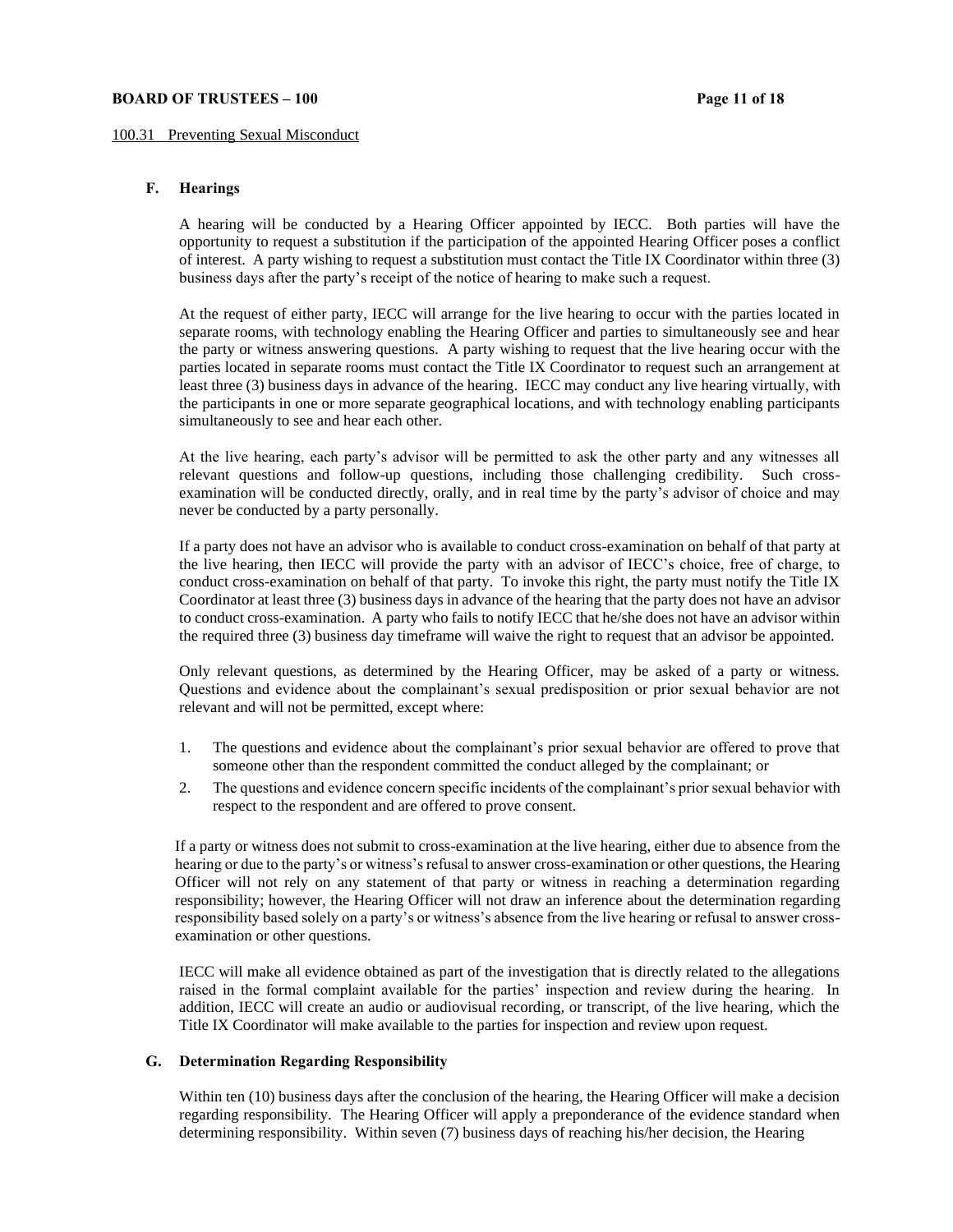#### 100.31 Preventing Sexual Misconduct

Officer will issue a written determination to both parties simultaneously. The written determination will include:

- 1. Identification of the allegations potentially constituting sexual harassment as defined in 34 C.F.R. § 106.30 (Title IX) and/or constituting sexual violence, domestic violence, dating violence or stalking pursuant to the *Preventing Sexual Violence in Higher Education Act*;
- 2. A description of the procedural steps taken from the receipt of the formal complaint through the determination, including any notifications to the parties, interviews with parties and witnesses, site visits, methods used to gather other evidence, and hearings held;
- 3. Findings of fact supporting the determination;
- 4. Conclusions regarding the application of IECC Student Code of Conduct or other conduct standards to the facts;
- 5. A statement of, and rationale for, the result as to each allegation, including a determination regarding responsibility, any disciplinary sanctions IECC imposes on the respondent, and whether remedies designed to restore or preserve equal access to IECC's education program or activity will be provided by IECC to the complainant; and
- 6. The procedures and permissible bases for the complainant and respondent to appeal.

#### **H. Appeals**

Both parties will have the right to appeal any determination regarding responsibility, and any dismissal of a formal complaint or allegations therein, to the Chancellor or designee. An appeal must be based on one or more of the following grounds:

- 1. A procedural irregularity occurred;
- 2. New evidence or information exists that could affect the outcome of the matter;
- 3. The Title IX Coordinator, Investigator or Hearing Officer had a conflict of interest or bias for or against complainants or respondents generally, or the individual complainant or respondent, that affected the outcome of the matter; and/or
- 4. The sanction is disproportionate with the violation.

A party who wishes to appeal a determination regarding responsibility or a dismissal of a formal complaint or allegations therein must submit a written appeal request to the Title IX Coordinator within seven (7) business days of the party's receipt of the written determination or written dismissal notice. The written appeal request must identify the ground(s) on which the party seeks to appeal the determination or dismissal.

Within seven (7) business days of the Title IX Coordinator's receipt of an appeal request, the Title IX Coordinator will forward the appeal request to the Chancellor or designee and will notify the other party in writing that an appeal has been filed. Before reaching a determination regarding the appeal, the Chancellor will afford both parties an equal opportunity to submit a statement in support of, or challenging, the determination or responsibility or dismissal that is the subject of the appeal. Within seven (7) business days after the Chancellor or designee has concluded his/her review of the appeal, the Chancellor or designee will issue a written decision simultaneously to both parties, describing the outcome of the appeal and the rationale for the outcome. The Chancellor's or designee's decision is final.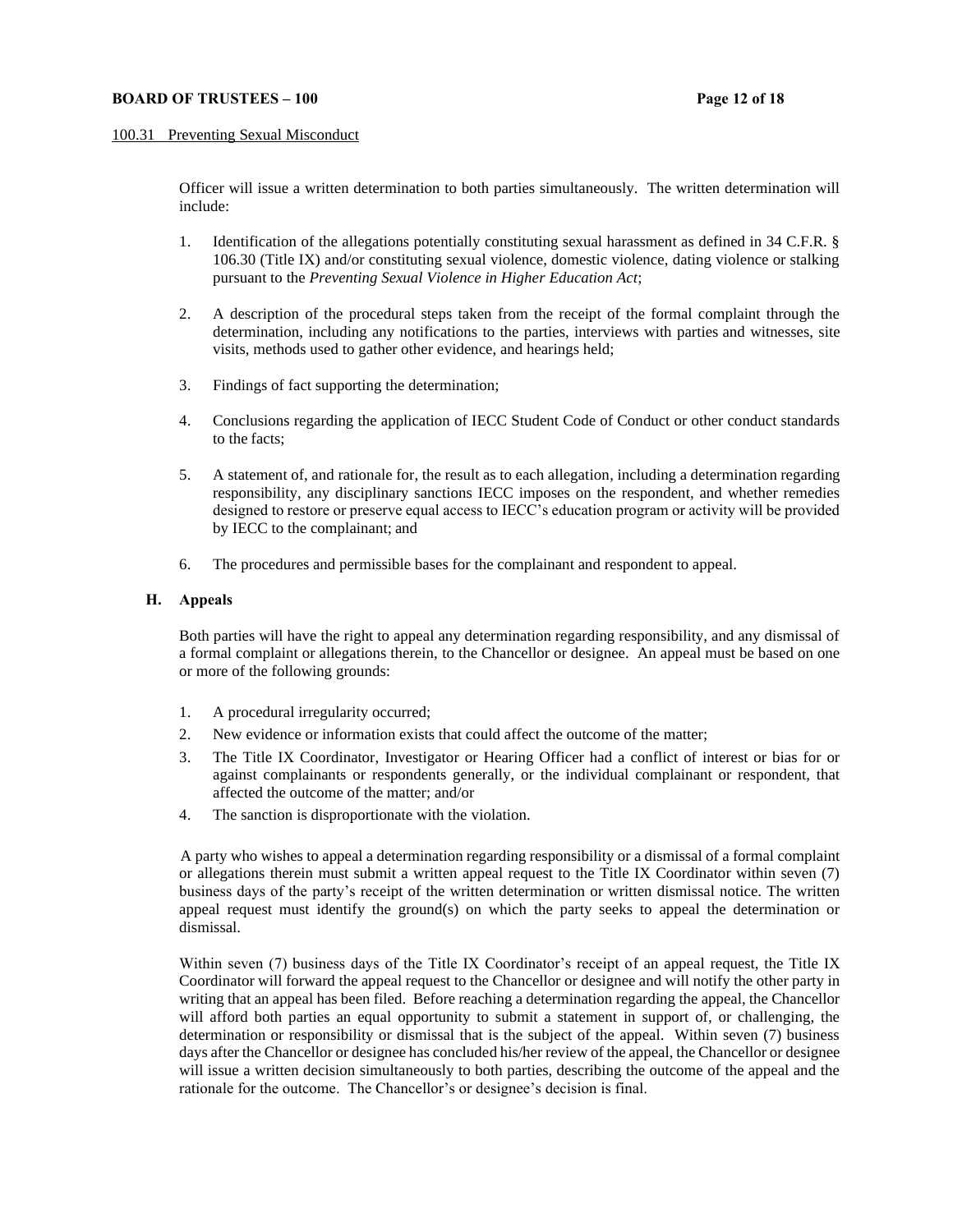#### **BOARD OF TRUSTEES – 100 Page 13 of 18**

#### 100.31 Preventing Sexual Misconduct

## **IX. Prevention and Education for Students**

IECC will review on an ongoing basis, its sexual discrimination, harassment and misconduct prevention and education programming to ensure students and employees are provided substantive opportunities to learn about sexual discrimination, harassment and misconduct, including primary prevention, bystander intervention, risk reduction, consent, reporting methods, relevant IECC policies and procedures, retaliation, survivor-centered and trauma-informed response, relevant definitions, and other pertinent topics.

IECC, in conjunction with its task force established pursuant to the Campus Security Enhancement Act of 2008 (110 ILCS 12/10), will annually review its prevention and education offerings to identify ways in which to enhance its effectiveness.

# **X. Training**

The Title IX Coordinator, Sexual Misconduct Investigators, Hearing Officers, Appeal Authorities, Campus Security Authorities, and anyone else involved in the receipt of reports of, responding to, investigating or adjudicating alleged incidents of sexual discrimination, harassment or other misconduct, or involved in the referral or provision of services to survivors receive annual education and training on primary prevention, bystander intervention, risk reduction, consent, reporting obligations, investigation procedures, confidentiality requirements, relevant IECC policies and procedures, retaliation, survivor-centered and trauma-informed response, relevant definitions, and other pertinent topics.

In addition to the above training, individuals who investigate or resolve complaints, including through informal resolutions, receive at least 8-10 hours of annual training on issues related to *Preventing Sexual Violence in Higher Education Act* offenses including sexual violence, domestic violence, dating violence, and stalking; the scope of IECC's education program or activity; the Title IX and IECC definitions of sexual harassment; how to serve impartially, including by avoiding prejudgment of the facts at issue, conflicts of interest, and bias; and how to conduct IECC's Grievance Process outlined in Section VIII, above. Decision-makers, in particular, receive training on any technology to be used at live hearings and on issues of relevance of questions and evidence, including when questions and evidence about the complainant's sexual predisposition or prior sexual behavior are not relevant. Investigators in particular receive training on issues of relevance so as to enable them to create an investigative report that fairly summarizes relevant evidence.

All Confidential Advisors receive 40 hours of training on sexual violence before being designated a Confidential Advisor. Annually thereafter, Confidential Advisors attend a minimum of six (6) hours of ongoing educational training on issues related to sexual violence. Confidential Advisors also receive periodic training on IECC administrative process, interim protective measures, and accommodations, and IECC's Grievance Process pursuant to Section VIII above.

IECC, in conjunction with its task force established pursuant to the *Campus Security Enhancement Act of 2008* (110 ILCS 12/10), will annually review its training offerings to identify ways in which to enhance its effectiveness. Any materials used to train the Title IX Coordinator, investigators, decision-makers, and any person who facilitates an informal resolution process, will not rely on sex stereotypes, and will promote impartial investigations and adjudications of formal complaints of sexual harassment.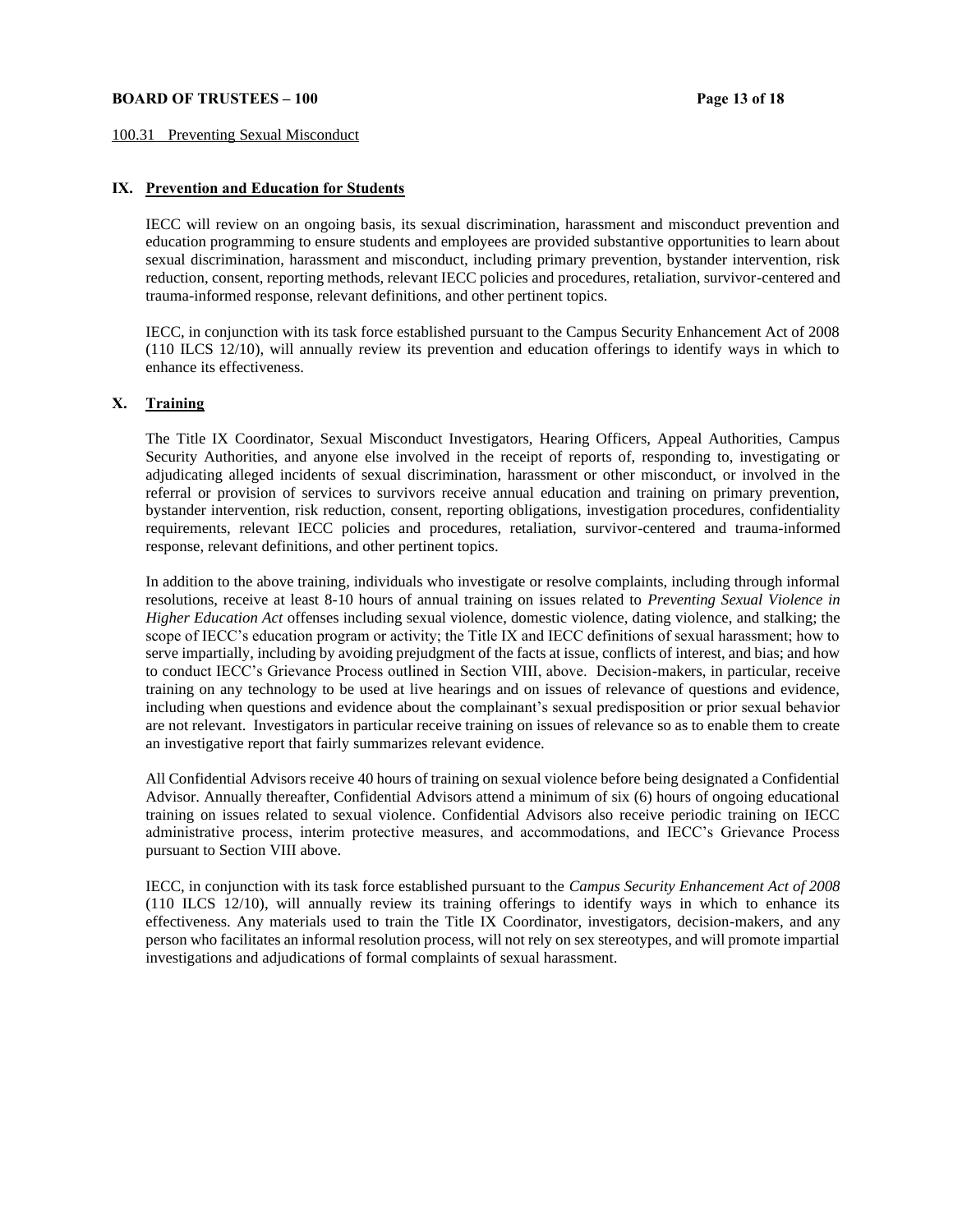## **BOARD OF TRUSTEES – 100 Page 14 of 18**

100.31 Preventing Sexual Misconduct

## **APPENDIX A**

## **Definitions for IECC's Preventing Sexual Misconduct Procedure**

- **A. Bystander Intervention:** see Section 5 of the *Preventing Sexual Violence in Higher Education Act*, [110](http://www.ilga.gov/legislation/ilcs/ilcs3.asp?ActID=3672&ChapterID=18)  [ILCS 155/5.](http://www.ilga.gov/legislation/ilcs/ilcs3.asp?ActID=3672&ChapterID=18)
- **B. Complainant:** an individual who is alleged to be the victim of conduct that could constitute sex-based misconduct.
- **C. Confidential Advisor:** a person who has received up to 40 hours of training previously and 6 hours of ongoing training annually and is contracted by IECC to provide emergency and ongoing support to student survivors of sexual violence. Confidential Advisors include persons employed by a community-based sexual assault crisis center (CAISA or SAFE) with whom IECC partners. Confidential Advisors are not required to report any information about an incident to the Title IX Coordinator without a victim's permission. Individuals designated as "Responsible Employees" in Section VI of this procedure are not Confidential Advisors.
- **D. Consent:** knowing and voluntary agreement to engage in sexual activity. Coercion, force, or the threat of either invalidates consent. Consent may not be inferred from silence, passivity, or a lack of verbal or physical resistance. A person's manner of dress does not constitute consent. Past consent to sexual activities does not imply ongoing or future consent. Consent to engage in sexual activity with one person does not constitute consent to engage in sexual activity with another person. Consent may be withdrawn at any time. A person cannot consent to sexual activity if that person is unable to understand the nature of the activity or give knowing consent due to circumstances, including without limitation the following: 1) the person is incapacitated due to the use or influence of alcohol or drugs; 2) the person is asleep or unconscious; 3) the person is under age; or 4) the person is incapacitated due to a mental disability.
- **E. Dating Violence**: violence committed by a person: 1) who is or has been in a social relationship of a romantic or intimate nature with the victim; and 2) where the existence of such a relationship shall be determined based on a consideration of the length of the relationship, the type of relationship, and the frequency of interaction between the persons involved in the relationship.
- **F. Domestic Violence:** includes felony or misdemeanor crimes of violence committed by a current or former spouse or intimate partner of the victim, by a person with whom the victim shares a child in common, by a person who is cohabitating with or has cohabitated with the victim as a spouse or intimate partner, by a person similarly situated to a spouse of the victim under the domestic or family violence laws of the State of Illinois, or by any other person against an adult or youth victim who is protected from that person's acts under the domestic or family violence laws of the State of Illinois.
- **G. Education Program or Activity:** a location, event, or circumstance over which IECC exercised substantial control over both the respondent and the context in which the sex-based misconduct occurs, and also includes any building owned or controlled by a student organization that is officially recognized by IECC.
- **H. Hate Crime:** an act or an attempted act that violates a criminal statute by any person that in any way constitutes an expression of hostility toward the victim because of his or her sex, race, ethnicity, religion, age, disability, national origin, sexual orientation, or gender-related identity, color, marital status, military status, or unfavorable military discharge.
- **I. Hostile Environment Caused by Sexual Harassment:** a sexually harassing hostile environment is created when conduct by an individual is so severe, pervasive, or persistent that it denies or limits an individual's ability to participate in or receive the benefits, services, or opportunities of IECC's educational programs or activities or the individual's employment access, benefits, or opportunities. In determining whether a hostile environment has been created, the conduct in question will be considered from both a subjective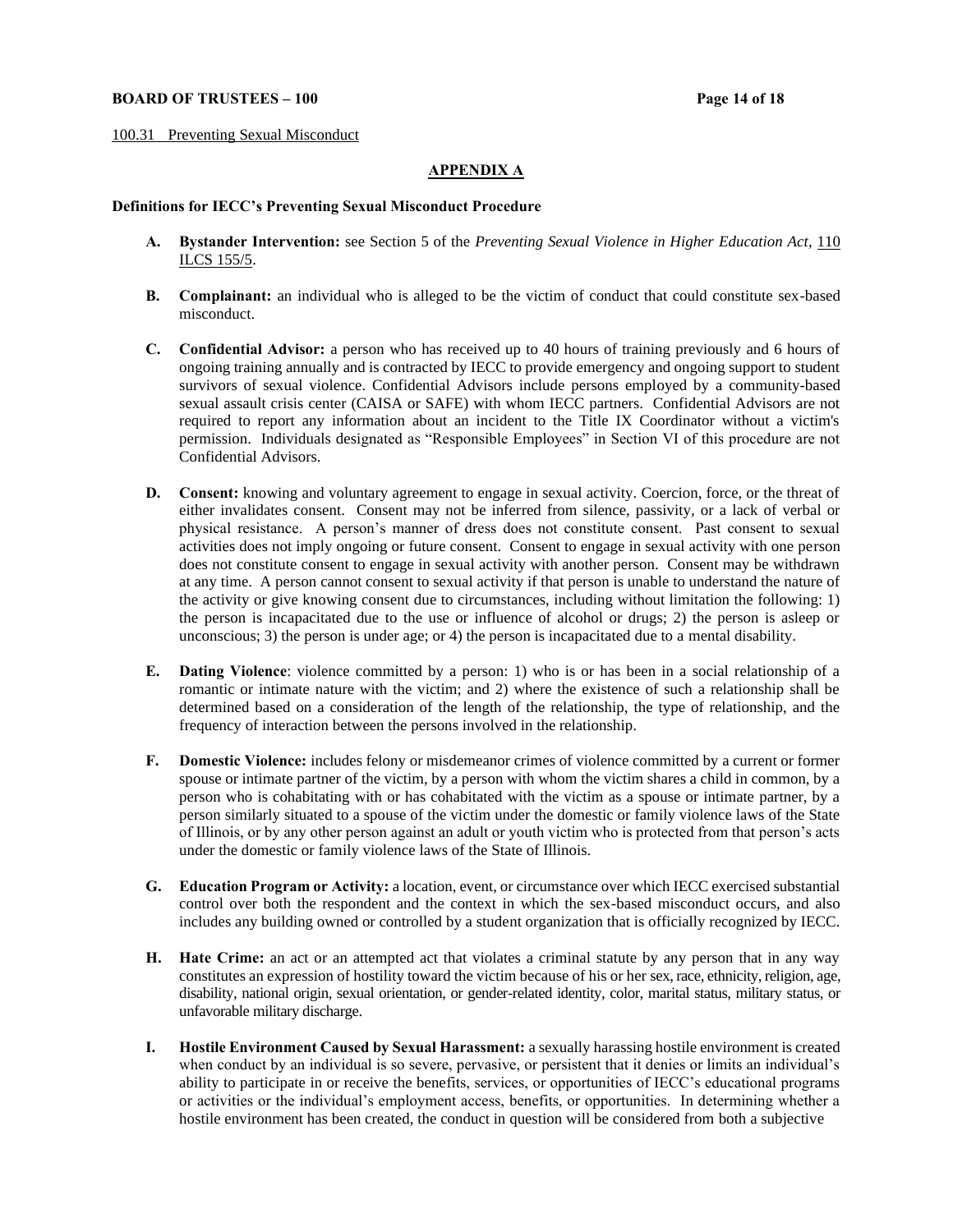#### **BOARD OF TRUSTEES – 100 Page 15 of 18**

#### 100.31 Preventing Sexual Misconduct

and an objective perspective of a reasonable person in the alleged victim's position, considering all the circumstances.

- **J. Incapacitation:** when a person is incapable of giving consent due to the person's age, use of drugs or alcohol, or because an intellectual or other disability which prevents the person from having the capacity to give consent.
- **K. Intimidation:** to intentionally make another timid or fearful, to compel or deter by or as if by threats. Intimidation is a form of retaliation prohibited by IECC's Policy Preventing Sexual Misconduct and this procedure.
- **L. Preponderance of the Evidence:** when considering all the evidence in the case, the decision-maker is persuaded that the allegations are more probably true than not true.
- **M. Respondent:** an individual who has been reported to be the perpetrator of conduct that could constitute sex-based misconduct.
- **N. Responsible Employee:** an IECC employee who has the authority to redress sex-based misconduct, who has the duty to report incidents of such misconduct or other student misconduct, or whom a student could reasonably believe has this authority or duty. Section VI of this procedure lists categories of employees who are Responsible Employees for IECC.
- **O. Retaliation:** any form of retaliation, including intimidation, threats, harassment and other adverse action taken or threatened against any complainant or person reporting or filing a complaint alleging sexual discrimination, harassment or misconduct or any person cooperating in the investigation of such allegations (including testifying, assisting or participating in any manner in an investigation) is strictly prohibited and may violate the protections of the *State Employees and Officials Ethics Act*, the *Whistleblower Act*, and the *Illinois Human Rights Act*. Action is generally deemed adverse if it would deter a reasonable person in the same circumstances from opposing practices prohibited by IECC's Preventing Sexual Misconduct Policy and this procedure. Retaliation may result in disciplinary or other action independent of the sanctions or supportive measures imposed in response to the allegations of sexual discrimination, harassment, or misconduct.
- **P. Sexual Assault:** any type of sexual contact or behavior that occurs by force or coercion, without consent of the recipient of the unwanted sexual activity, or in a familial relationship of a degree that would prohibit marriage. It includes sexual acts against a person who is unable to consent either due to age or lack of capacity or impairment. Examples include forcible sexual intercourse, forcible sodomy, forcible fondling, child molestation, incest, attempted rape, statutory rape, and rape. Sexual assault can occur between members of the same or opposite sex. Sexual assault includes any forced act against one's will where sex is the weapon.
- **Q. Sex-Based Misconduct:** misconduct on the basis of sex, sexual orientation, or gender-related identity. Such misconduct includes sex discrimination, sexual harassment, sexual assault, sexual exploitation, dating violence, domestic violence, sexual violence, and stalking.
- **R. Sexual Exploitation:** when a person takes non-consensual or abusive sexual advantage of another for anyone's advantage or benefit other than the person being exploited, and that behavior does not meet the definition of sexual assault. Sexual exploitation includes prostituting another person, non-consensual visual or audio recording of sexual activity, non-consensual distribution of photos or other images of an individual's sexual activity or intimate body parts with an intent to embarrass such individual, nonconsensual voyeurism, knowingly transmitting HIV or a sexually transmitted disease to another, or exposing one's genitals to another in non-consensual circumstances.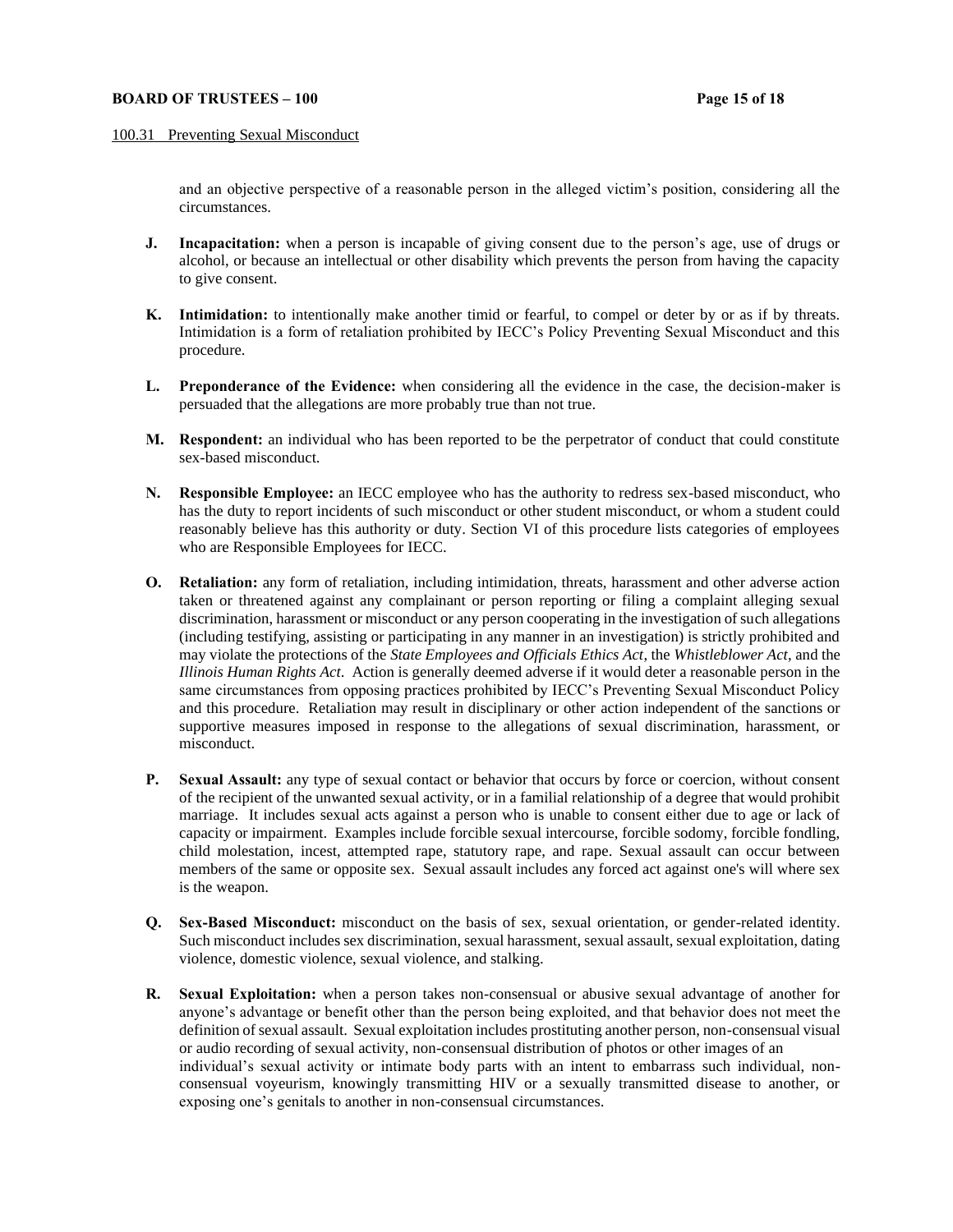## **BOARD OF TRUSTEES – 100 Page 16 of 18**

#### 100.31 Preventing Sexual Misconduct

- **S. Sexual Harassment**: unwelcome sexual advances, requests for sexual acts or favors, and other verbal, non-verbal or physical conduct of a sexual nature when:
	- Submission to such conduct is made explicitly or implicitly a term or condition of an individual's employment, academic advancement, evaluation, or grades;
	- Submission to or rejection of such conduct by an individual is used as a basis for employment, academic advancement, evaluation, or grading decisions affecting that individual;
	- Such conduct has the purpose or effect of substantially interfering with an individual's employment or educational performance or creating an intimidating, hostile, or offensive employment or educational environment; or
	- Such conduct denies or limits an individual's ability to participate in or receive the benefits, services, or opportunities of IECC's educational programs or activities or the individual's employment access, benefits, or opportunities.

Examples of conduct of a sexual nature may include:

- Verbal: Specific demands for sexual favors, sexual innuendoes, sexually suggestive comments, jokes of a sexual nature, sexual propositions, or sexual threats, whether spoken or in emails, articles, documents, or other writings.
- Non-Verbal: Sexually suggestive objects or pictures, graphic commentaries, suggestive or insulting sounds or gestures, leering, whistling, or obscene gestures.
- Physical: Touching, pinching, brushing the body, or any unwelcome or coerced sexual activity, including sexual assault.
- **T. Sexual Violence**: physical sexual acts attempted or perpetuated against a person's will or where a person is incapable of giving consent  $(e.g.,\,$  due to the person's age, use of drugs or alcohol, or because an intellectual or other disability prevents the person from having the capacity to give consent). Sexual violence includes, but is not limited to, rape, sexual assault, sexual battery, sexual abuse, and sexual coercion. All such acts of sexual violence are forms of sex discrimination prohibited by Title IX.
- **U. Survivor:** an individual who has experienced sexual violence, domestic violence, dating violence, or stalking while enrolled, employed, or attending an event at a higher education institution.
- **V. Survivor-Centered:** see Section 5 of the *Preventing Sexual Violence in Higher Education Act*[, 110 ILCS](http://www.ilga.gov/legislation/ilcs/ilcs3.asp?ActID=3672&ChapterID=18)  [155/5.](http://www.ilga.gov/legislation/ilcs/ilcs3.asp?ActID=3672&ChapterID=18)
- **W. Stalking:** engaging in a course of conduct directed at a specific person that would cause a reasonable person to: 1) fear for his or her safety or the safety or others; or 2) suffer substantial emotional distress.
- **X. Threat**: any oral or written expression or gesture that could be interpreted by a reasonable person as conveying an intent to cause harm to persons or property.
- **Y. Trauma-Informed Response:** see Section 5 of the *Preventing Sexual Violence in Higher Education Act*, [110 ILCS 155/5.](http://www.ilga.gov/legislation/ilcs/ilcs3.asp?ActID=3672&ChapterID=18)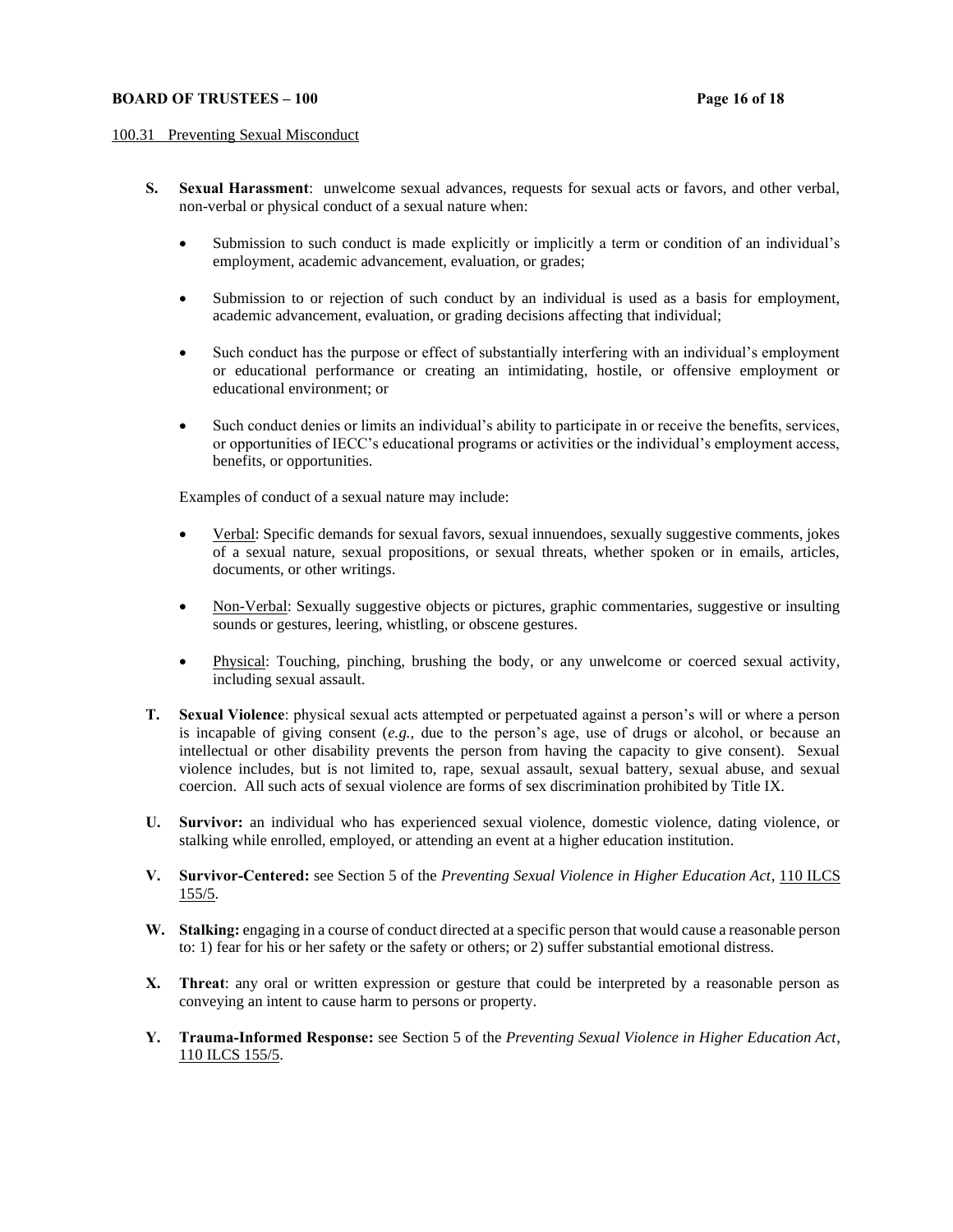## **BOARD OF TRUSTEES – 100 Page 17 of 18**

100.31 Preventing Sexual Misconduct

# **Appendix B**

## **Applicable roles for IECC's Preventing Sexual Misconduct Procedure described and named.**

## **IECC Title IX Roles and Responsibilities**

The IECC Title IX Coordinator will ensure that the Grievance Process for all Title IX complaints adhere to the IECC Title IX Policy and Procedures (100.31). The roles of Hearing Officer, Advisor, and Investigator will be provided district-wide, with the Title IX Coordinator assigning roles to the following IECC staff on a rotating basis.

**Title IX Coordinator**: is responsible for ensuring IECC compliance with Title IX laws and campus policies.

*Libby McVicker, Program Director of Grants & Compliance, Illinois Eastern Community Colleges*

**Informal Resolution Facilitator:** works with both parties to reach a written resolution to the Title IX Formal Complaint.

*Libby McVicker, Program Director of Grants & Compliance, Illinois Eastern Community Colleges*

**Hearing Officer:** also known as the Decision Maker in a Title IX hearing and decides whether or not a Title IX policy violation has occurred. The Decision Maker cannot be the same person as the Title IX Coordinator or Investigator.

*Rodney Ranes, President, Olney Central College Matt Fowler, President, Wabash Valley College Jay Edgren, President, Frontier Community College*

**Appellate Hearing Officer:** is the Decision Maker for an appeal to a determination in a Title IX Formal Complaint. The appeal decision-maker cannot be the same person who served as the Title IX Coordinator, investigator, or initial decision-maker.

*Ryan Gower, Chancellor, Illinois Eastern Community Colleges*

**Advisors:** support the student and provide advice about the investigation and disciplinary process. Students can use their own advisor (which can be an attorney), or one can be provided for them.

*Alyssa Maglone, Assistant Dean of Academic Services, Illinois Eastern Community Colleges Amber Malone, Associate Dean of Admissions and Records, Illinois Eastern Community Colleges*